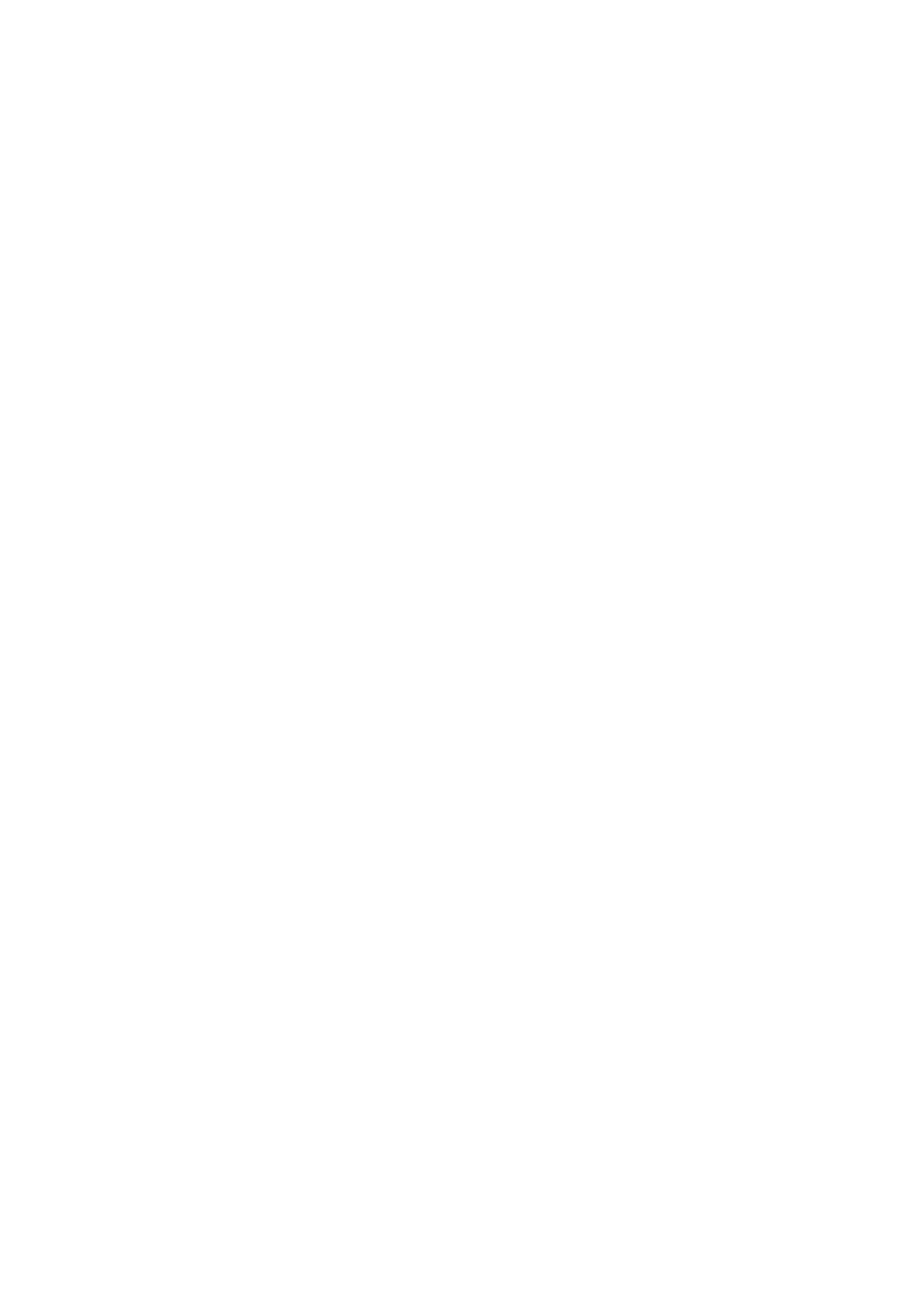# Successful Case Studies in the Canary Islands' Tourism Industry

Edited by

Teresa Aguiar Quintana and Rosa M. Batista Canino

Cambridge **Scholars** Publishing

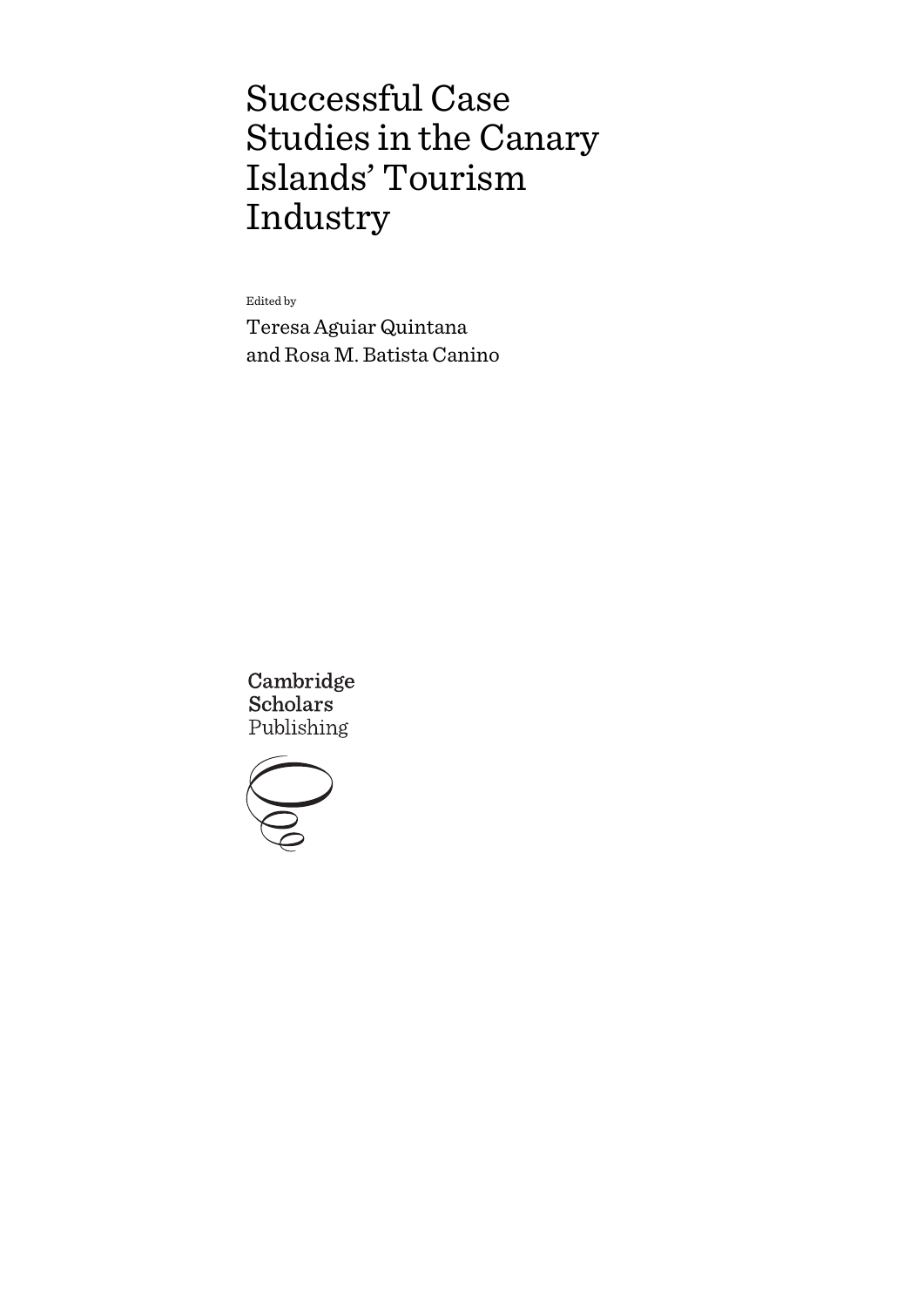Successful Case Studies in the Canary Islands' Tourism Industry

Edited by Teresa Aguiar Quintana and Rosa M. Batista Canino

This book first published 2017

Cambridge Scholars Publishing

Lady Stephenson Library, Newcastle upon Tyne, NE6 2PA, UK

British Library Cataloguing in Publication Data A catalogue record for this book is available from the British Library

Copyright © 2017 by Teresa Aguiar Quintana, Rosa M. Batista Canino and contributors

All rights for this book reserved. No part of this book may be reproduced, stored in a retrieval system, or transmitted, in any form or by any means, electronic, mechanical, photocopying, recording or otherwise, without the prior permission of the copyright owner.

ISBN (10): 1-4438-9129-0 ISBN (13): 978-1-4438-9129-5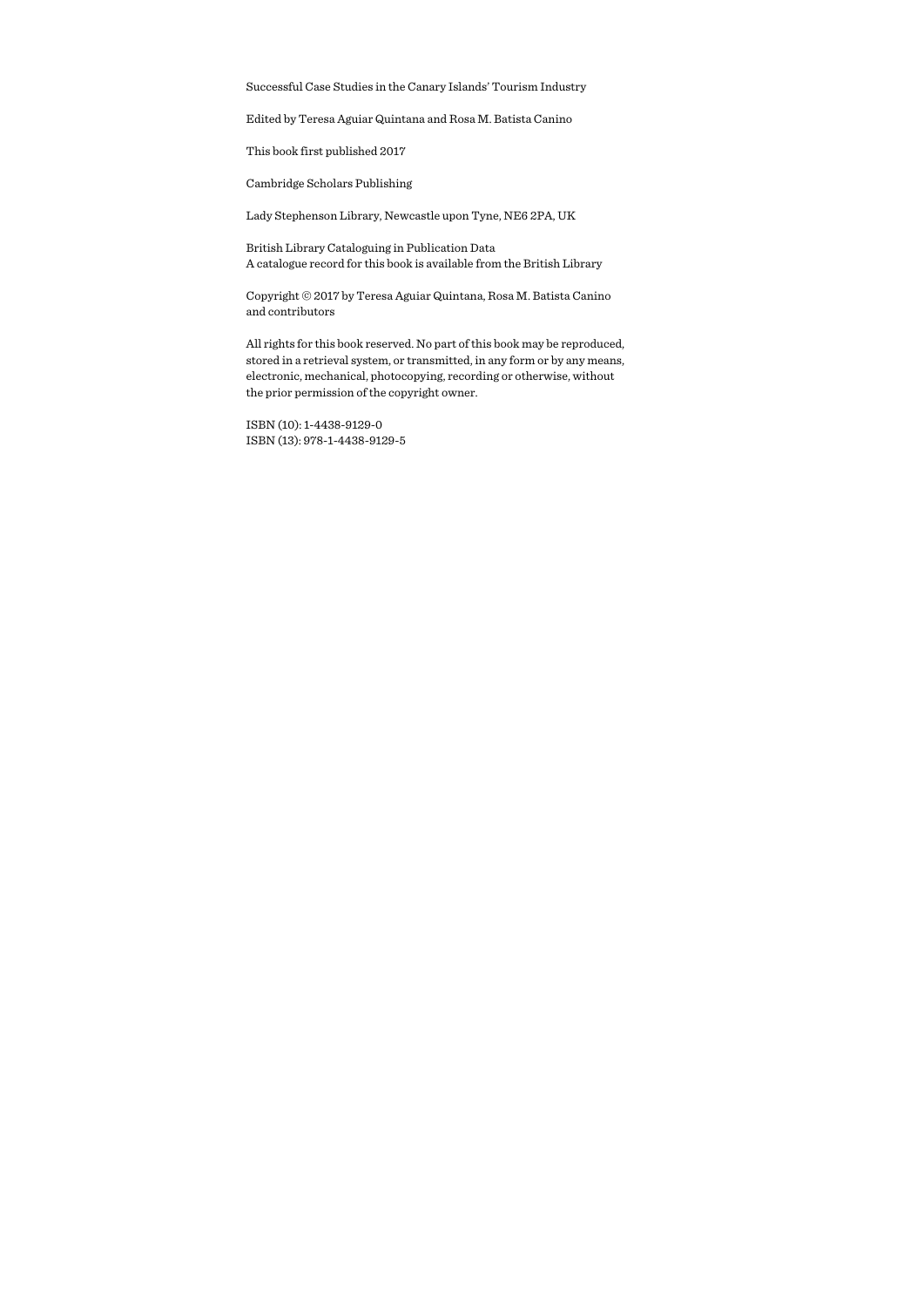# TABLE OF CONTENTS

| University Institute of Tourism and Sustainable Economic Development<br>Carmelo Javier León González                                    |
|-----------------------------------------------------------------------------------------------------------------------------------------|
| Cajacanarias—Ashotel—Universidad De La Laguna Tourism Chair  xi<br>Raúl Hernández Martín                                                |
| Presentation of the Manual on Successful Cases in the Canary Islands<br>Teresa Aguiar Quintana and Rosa M. Batista-Canino               |
| The Study of Cases as a Research and Teaching Methodology:                                                                              |
| Its Application to Success Stories in the Canarian Tourism Sector xvi<br>Silvia Sosa Cabrera                                            |
| The Anfi Group: Tourism Excellence based on Innovation<br>María del Carmen Domínguez Falcón                                             |
| The Grand Bahia Del Duque Resort Hotel: When a Hotel becomes<br>a Luxury Destination<br>Moisés Simancas Cruz and Antonio Salazar García |
| Seaside Hotels: A Hotel Chain based on Excellence in Customer Care<br>Cristina del Río Fresen                                           |
| Lopesan Hotel & Resorts: The Internationalization of the Hotel Industry<br>in the Canary Islands                                        |
| Teresa Aguiar Quintana, Rosa M. Batista Canino, Eduardo William Secin<br>and Arminda Almeida Santana                                    |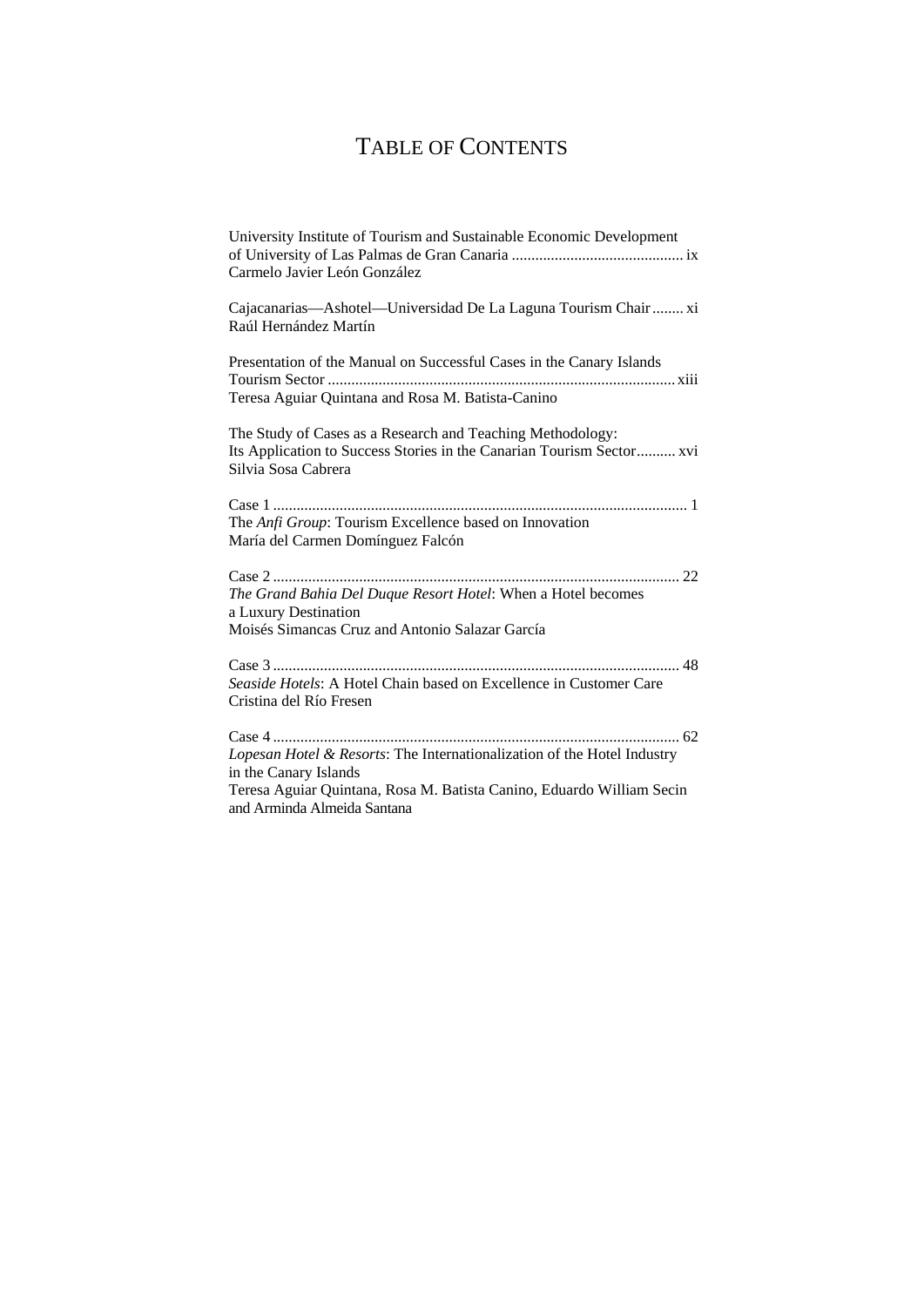| Gloria Thalasso & Hotels: Strategic Management of Human Resources<br>as the Key to Success<br>Santiago Melián González                                             |
|--------------------------------------------------------------------------------------------------------------------------------------------------------------------|
|                                                                                                                                                                    |
| Tubillete.com: A High Flight Journey from Canarias<br>Romina Genigmani; Rosa M. Batista-Canino and Juan M. Benítez del Rosario                                     |
|                                                                                                                                                                    |
| RIU Hotels: Internationalization and Corporate Social Responsibility<br>as Signs of Identity                                                                       |
| Agustín Quintana Déniz; Teresa Aguiar Quintana; Patricia Picazo Peral                                                                                              |
| René Egli: The Attraction of the Strength and Force of the Majorero<br>Winds<br>Antonio González Molina; María del Pino Medina Brito<br>and Rosa M. Batista Canino |
|                                                                                                                                                                    |
| TUI and the Canaries Islands: A History of Shared Success<br>Patricia Picazo Peral; Romina Genigmani and Rosa M. Batista-Canino                                    |
|                                                                                                                                                                    |
| R2 Hotels: A Canary Family Hotel Chain<br>María del Pino Medina Brito; Teresa Aguiar Quintana<br>and Rosa M. Batista-Canino                                        |
| CICAR, the Leading Family-Run Car Rental Company on the Canary<br><b>Islands</b>                                                                                   |
| Teresa Aguiar Quintana and Sergio Moreno Gil                                                                                                                       |
| Cordial Canarias, Friendliness and Sustainability Keys<br>of the Organizational Culture<br>Yasmina Araujo Cabrera                                                  |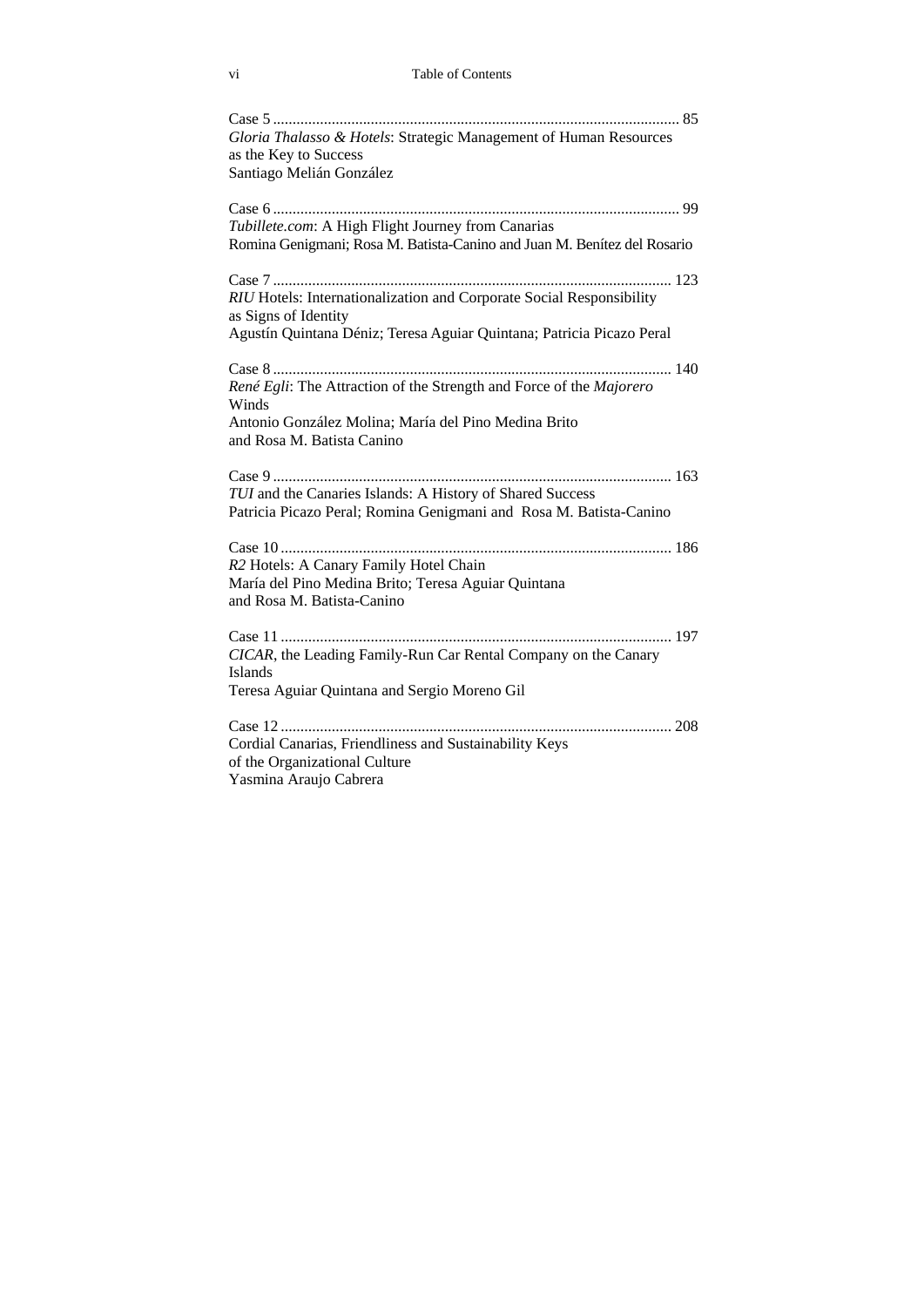| Successful Case Studies in the Canary Islands' Tourism Industry                                                                                                                                                                     | vii |
|-------------------------------------------------------------------------------------------------------------------------------------------------------------------------------------------------------------------------------------|-----|
| The House of Balconies: Tradition and Ethnography for Local Tourism<br>Pablo Díaz Rodríguez and Alberto Jonay Rodríguez Darias                                                                                                      |     |
| Hotel Tigaiga: A Deep-Rooted Business Culture<br>José Alberto Martínez                                                                                                                                                              |     |
| Binter Canarias, a High-Flying Regional Airline<br>Concepción Román García; Juan Carlos Martín Hernández;<br>Cira Mendoza León; Ana Isabel Arencibia Pérez                                                                          |     |
| La Lajita Oasis Park: A Case of Innovation at the Destination<br>Javier Osorio Acosta                                                                                                                                               |     |
| Fred Olsen: A Shipping Company Committed to Developing Sea<br>Transport in the Canaries<br>Eduardo Parra López and Teresa Aguiar Quintana                                                                                           |     |
| El Cardón, a Nature Experience<br>Alberto Jonay Rodríguez Darias and Pablo Díaz Rodríguez                                                                                                                                           |     |
| Improving Sustainability through the Kuoni Pilot Project: Towards<br>Travelife in the Canary Islands. The Case of the Playitas Resort<br>Teresa Aguiar Quintana; Carmelo León González;<br>Javier de León Ledesma and Lucy McCombes |     |
| T-Activa La Palma, a Collaborative Network for Active Tourism<br>Innovation<br>Carlos Fernández Hernández and Matías González Hernández                                                                                             |     |
|                                                                                                                                                                                                                                     |     |
| Meliá-Salinas: A Hotel Model which Creates Experiences<br>Lucía Melián Alzola, Teresa Aguiar Quintana and Daniel Celís Sosa                                                                                                         |     |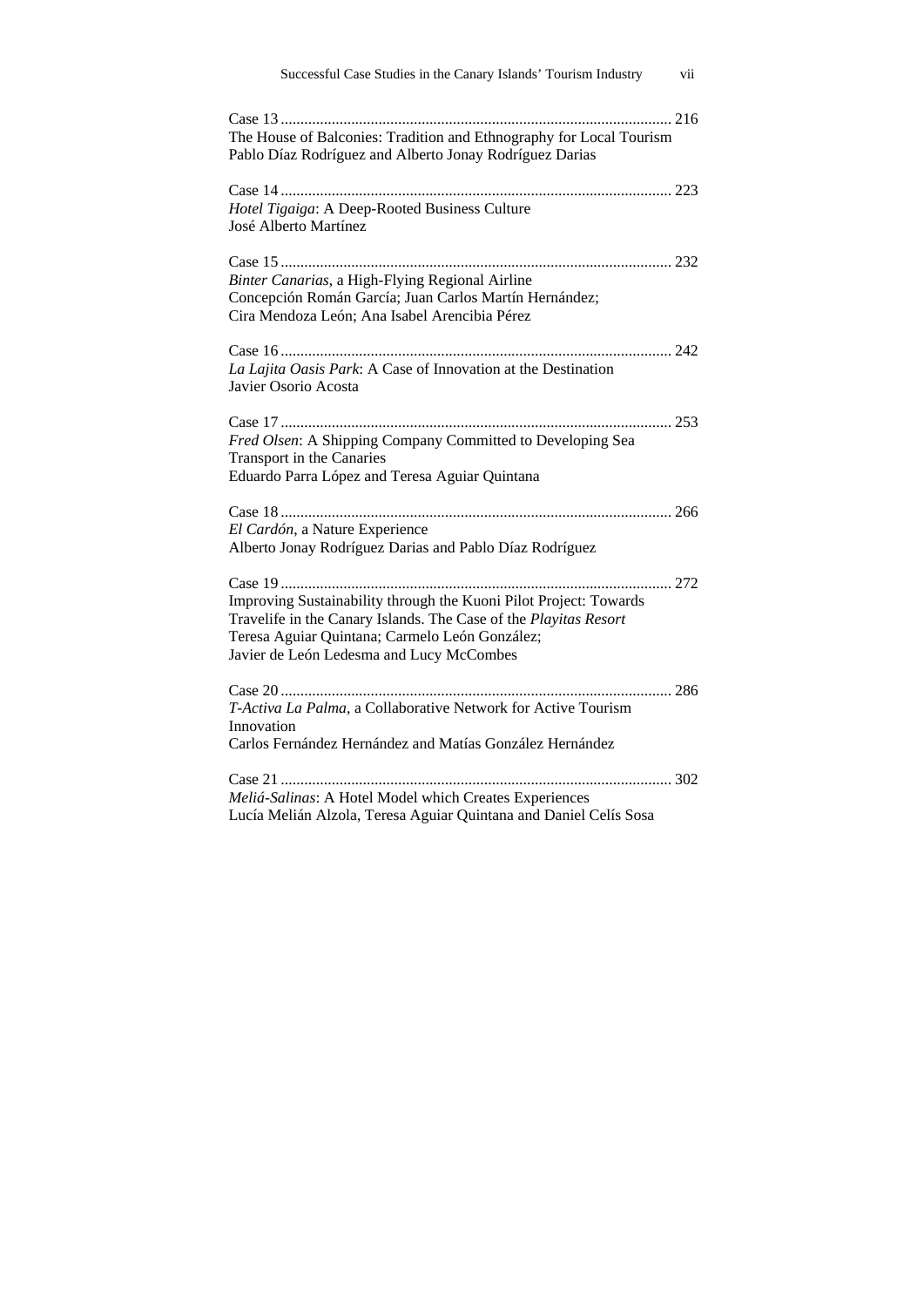#### viii Table of Contents

| <i>HD Hotels:</i> Differentiation and Sustainability as the Hallmarks of Hotel |
|--------------------------------------------------------------------------------|
| Modernization                                                                  |
| Alicia Bolívar Cruz; Rosa M. Batista-Canino                                    |
|                                                                                |
| Servatur: Non-Hotel Accommodation in Professional Hands                        |
| Rosa M. Batista-Canino, Pedro Moreira Gregory, Aday Hernandez Ojeda            |
|                                                                                |
| Loro Park: Excellence in Looking After the Environment and Fauna               |
| José Alberto Martínez González and Noemi Padrón Fumero                         |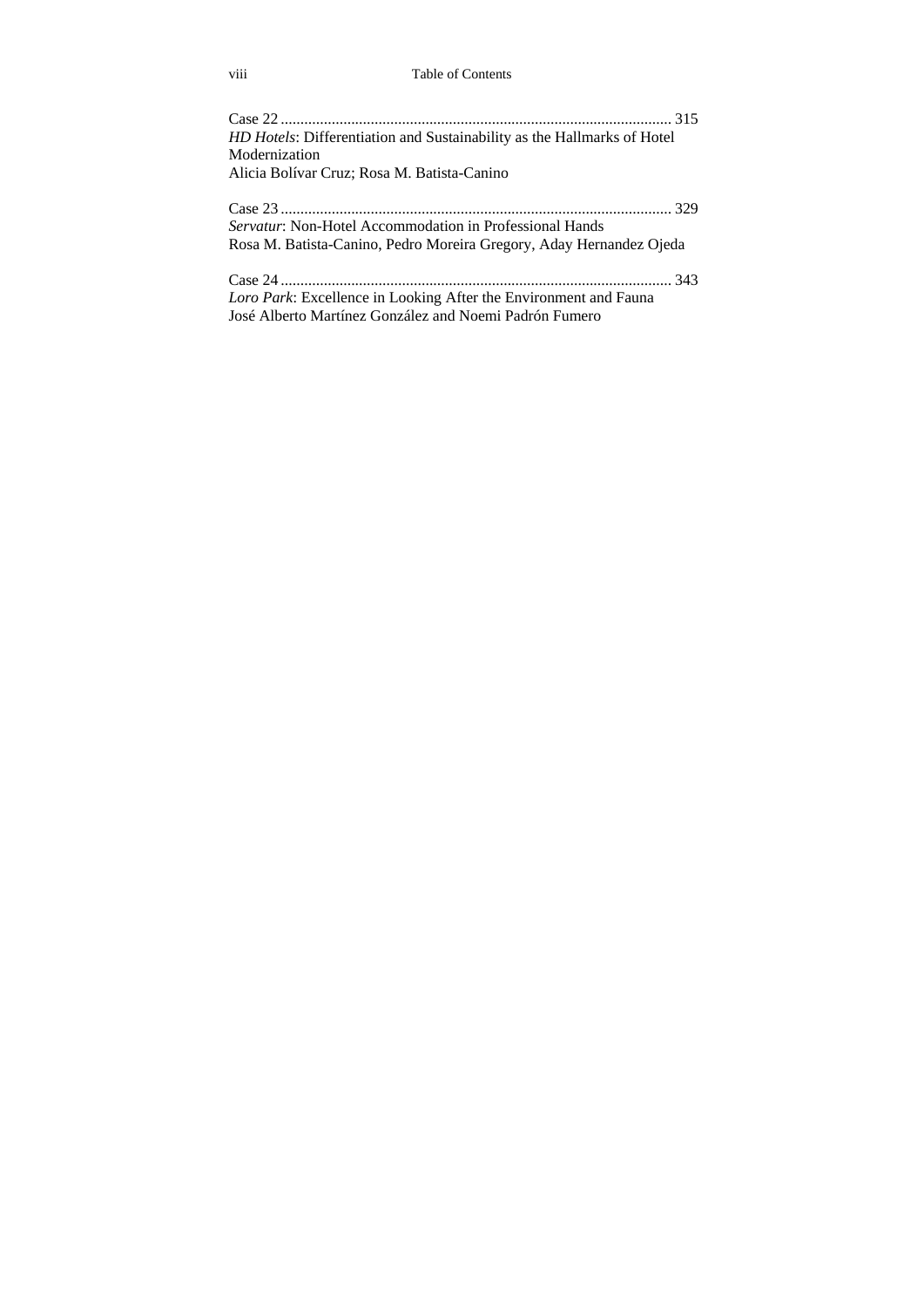# UNIVERSITY INSTITUTE OF TOURISM AND SUSTAINABLE ECONOMIC DEVELOPMENT OF THE UNIVERSITY OF LAS PALMAS DE GRAN CANARIA

The economy and the society evolve hand in hand with the innovative business owner, who serves as the stimulus and direction for the development of human well-being, as the great economist Schumpeter argued in the first decades of the  $20<sup>th</sup>$  century. Without the company, without the organization that provides the means for new ideas to arise and materialize as profitable businesses, the growth of economic well-being would not be possible. And this pillar of economic development can also be seen in the development of tourism in the Canary Islands and in Spain, as world leaders in this sector that have constantly innovated, matching the rate of increase in the flows of national and international tourists.

This book of successful tourism cases in the Canary Islands is intended to provide recognition, and well-deserved homage, for the function that these tourism companies and organizations in the Canaries have performed, as the main promoters of tourism development, and as important contributors to social and economic well-being. The companies produce innovative ideas, they organize the offering of quality services, they generate employment and profits, and they satisfy the needs of the clients or tourists. However, above all, these companies offer us an entrepreneurial culture, a culture of creative imagination to achieve quality and efficient tourism services, and a continuous example of overcoming difficulties and taking advantage of opportunities, stemming from the turbulences of economic changes.

The University must be at the service of society and, therefore, collect and investigate the knowledge it produces, that will be useful for improving the preparation of professionals; moreover, the University must promote companies' innovation and development through their graduates, imprinting a business culture that penetrates all sectors of society. In the *Institute on Tourism and Sustainable Economic Development* (*TiDES*), we support business innovation and the promotion of companies, and we are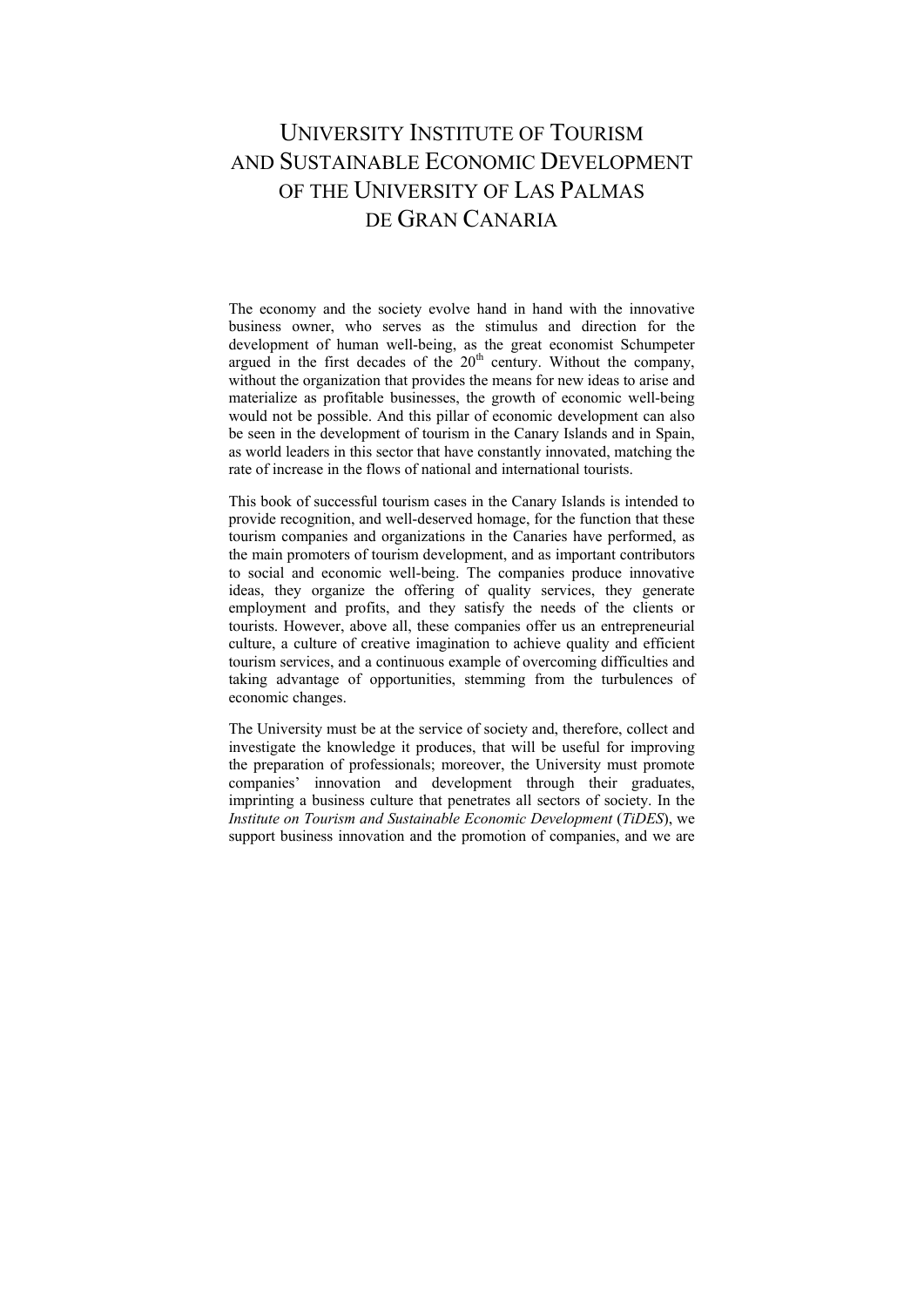x University Institute of Tourism and Sustainable Economic Development

in debt to the tourism companies in the Canary Islands. To all of them and all of their workers, we dedicate our daily efforts to contribute quality knowledge and training that can help to overcome challenges and difficulties, and continue to position the tourism sector in the Canary Islands at the forefront of tourism in the world.

—Carmelo Javier León González

Director of the Institute on Tourism and Sustainable Economic Development (TiDES)

University of Las Palmas de Gran Canaria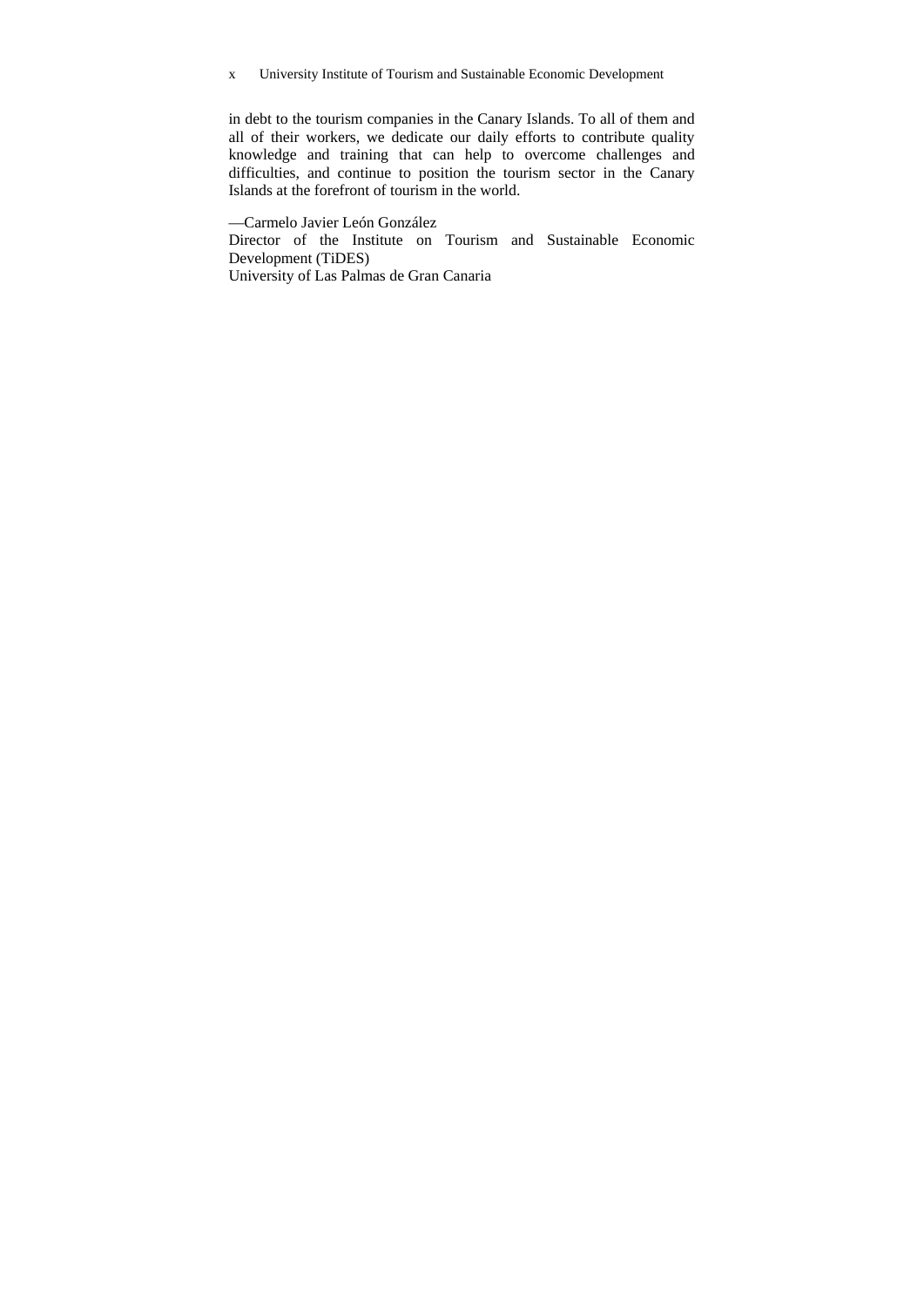# CAJACANARIAS—ASHOTEL— UNIVERSIDAD DE LA LAGUNA TOURISM CHAIR

For more than half a century, the development of tourism has made the Canary Islands a destination of reference in the European context. The Islands adapted quite well to the needs of the sector during the first years of tourism expansion. The ability to develop *sun and beach* tourism in the winter and keep the installations open all year were advantages that produced a noteworthy increase in investments and a tourist influx.

This process is full of bright spots, although there are also some shadows. Although the tourism numbers for the Canary Islands have been spectacular, the truth is that the influence of this sector has not been sufficient to bring this Community out of its relative underdevelopment. The training of workers and business owners in the sector has not always been up to the challenges. In addition, local companies have not achieved the size and degree of internationalization that other destinations have reached. Moreover, experiences of success outside the lodging setting (transport, restaurants, tour operators, etc.) have been quite limited. However, there is a story, not sufficiently well known and valued, of many tourism companies that have achieved a high level of success.

The experiences of the cases selected in this book are sufficiently illustrative to reveal that there is an accumulation of tourism *know-how* in the form of intangibles that can serve as inspiration for facing the competitive challenges that arise. Behind each case are people or business practices from which to extract lessons for the future. The world is changing: new tourism products are created, tourists change their behaviours, and new destinations emerge that alter the position of each actor in the scenario. The alternative to tourism in the Canaries is tourism itself, but a tourism that provides greater added value, incorporates much more knowledge, and requires more highly qualified professionals. It is a more collaborative tourism where individual business experiences become increasingly transparent and are placed at the service of the destination and the society.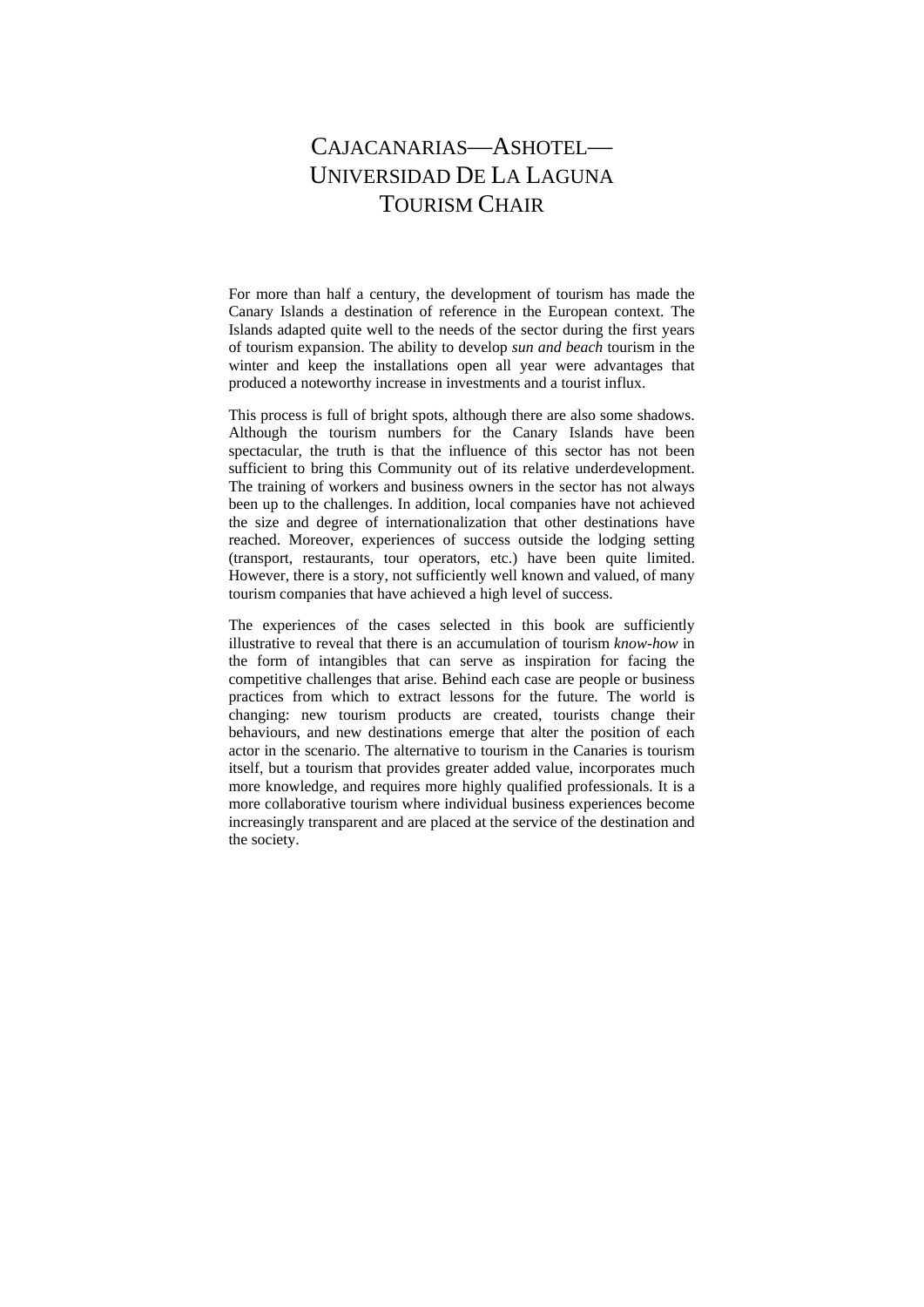The mission of the *CajaCanarias––Ashotel––Universidad de La Laguna Tourism Chair* is to contribute by adding value and social utility to training, research, and the transference of knowledge about tourism. It is composed of professors and researchers in training who are committed to a tourism model that promotes economic and social development. Participating in the elaboration, publication and dissemination of this book is a great source of satisfaction for us.

—Raúl Hernández Martín

Director of the CajaCanarias––Ashotel––Universidad de La Laguna Tourism Chair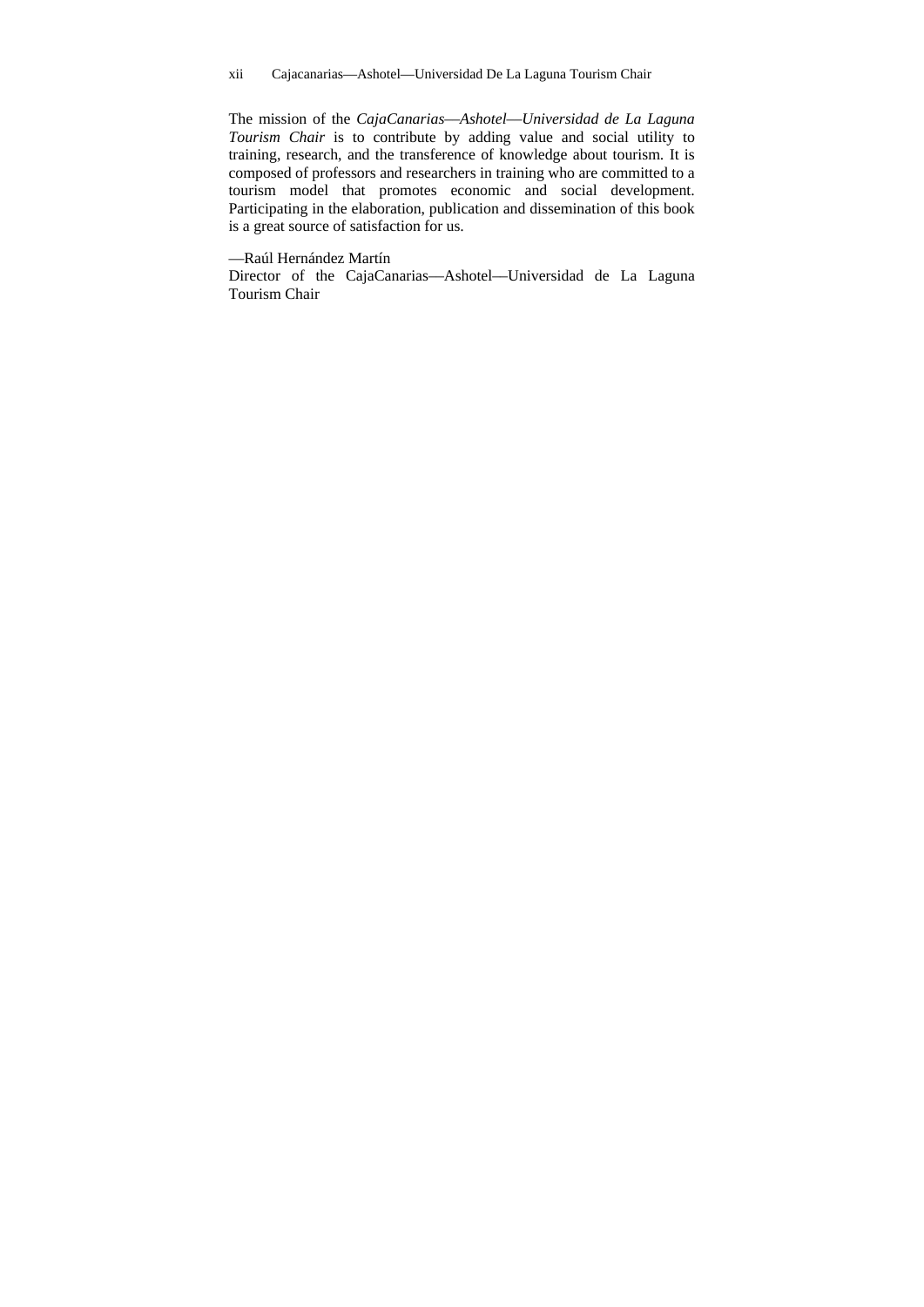# PRESENTATION OF THE MANUAL. ON SUCCESSFUL CASES IN THE CANARY ISLANDS TOURISM SECTOR

*The Manual on Successful Cases in the Canary Islands Tourism Sector*  was conceived with a dual purpose. On the one hand, it is designed to fill an important gap in tourism instruction, which lacks cases of its own to study and teach. On the other hand, it has a more informative purpose and the desire to make the population in general, and tourism professionals in particular, participants in the sector's progress on the Islands.

Until well into the 1980s, the teaching of tourism had hardly been developed, so a large part of its study and research methodology was linked to contributions from other related disciplines––*e.g*., geography, economics, business organization, marketing, sociology, education, physics, architecture, law.. However, it seems appropriate that, from its own perspective the study of the tourism phenomenon would be approached by focusing on topics of interest viewed from the perspectives of the protagonists.

The tourist destination is set up as a complex system where the territory is part of the product due to the interwoven transactions that occur at its cost. Under its umbrella, businesses and institutions operate and, with better or worse luck, leave their stamp on it. Therefore, it is worthwhile to recognize a job well done and the achievements of those who have contributed to taking these destinations to previously unsuspected levels.

Tourism is essentially, then, a complex, multicultural and globalized sector, so that the study of cases using a qualitative, human and contextual focus provides an appropriate and enriching view for studying the reality of this sector. To this end, this manual is offered especially for researchers, teachers and students of tourism who are interested in having a better understanding of the Canary Islands destination, as we think they will find it a useful working tool on the sector's emergence on the Islands based on the offer.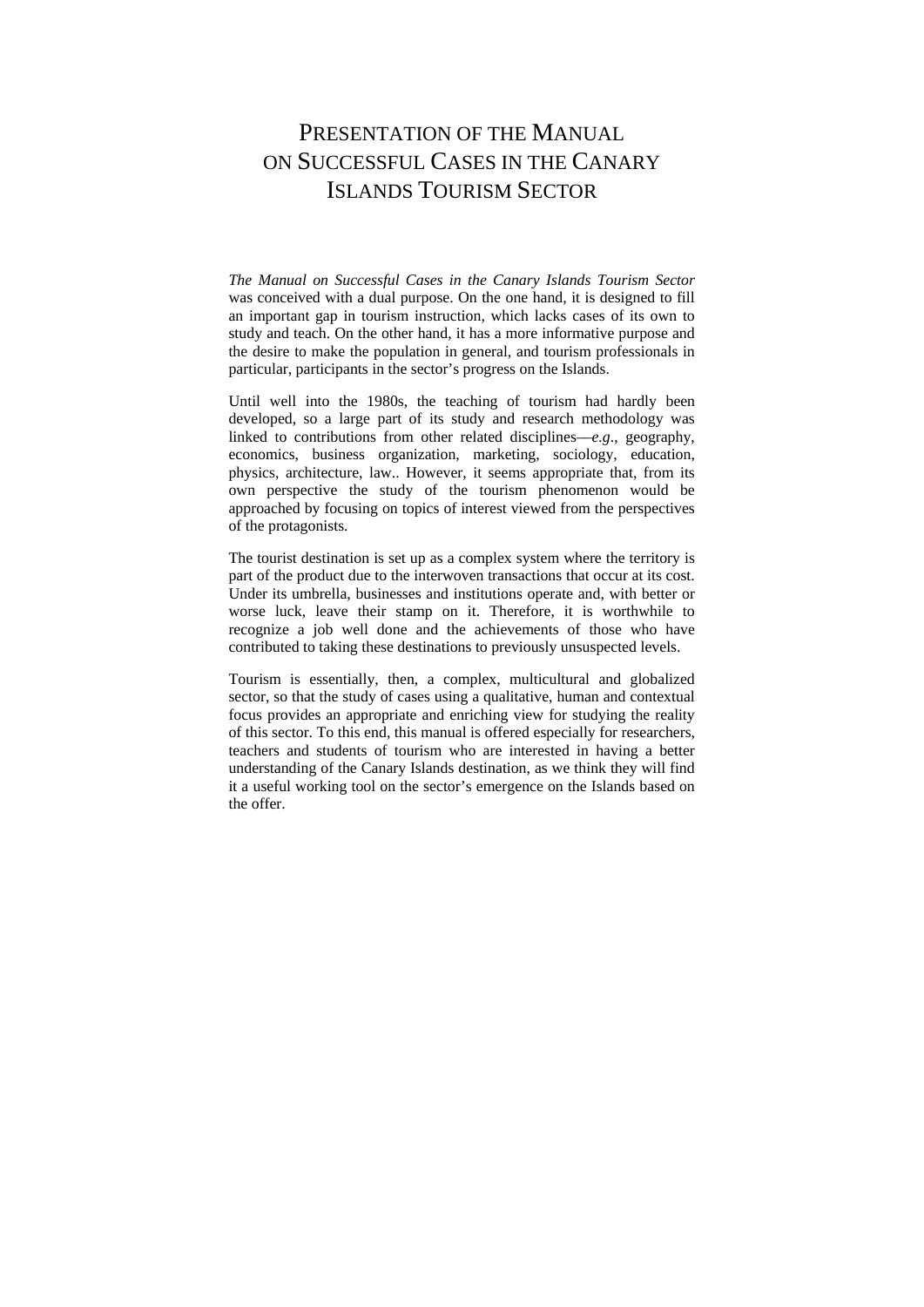Tourism companies are the true drivers of what the destination is, and in some cases, they are the destination itself. Transportation agencies, hotels, apartments, youth hostels, travel agencies, restaurants, theme parks, rural and sports areas, and endless activities and initiatives are developed in, by and for tourism, but they do not always receive the attention they deserve. This study is a tribute to the enormous effort made by professionals in a sector that has put the Canary Islands on the international scene in gold **letters** 

We cannot close this introduction without especially thanking those who have made it possible for the present study to become a reality. In this regard, it would not have occurred without the unselfish help of many, among whom we must especially highlight the collaborating team which shaped the manual: Sergio Moreno, María del Pino Medina and Lucía Melián.

In addition, the methodological approach that supports the present study and has allowed us to decide which cases to include in this document has been backed up by the expert knowledge of Canarian researchers with recognized backgrounds in the field, many of whom are included in these pages as authors of the cases selected, and we also owe them our appreciation.

We would like to thank Pablo Llinares, Director of the *Gran Canaria Tourism Board*; Fernando Fraile, President of the *Hotel Owners' Federation of Gran Canaria*; Ramón Suárez, Council member in charge of Tourism of the *Town Hall of San Bartolomé de Tirajana*; Pablo Barbero, Tourism Councilman of the Town Hall of *Las Palmas de Gran Canaria*; Raúl Hernández, Director of the *Cátedra Ashotel* in Tenerife––*Hotel and Extra-hotel Association of Tenerife, La Palma, La Gomera and El Hierro*; Héctor Fernández, Manager of the *Lanzarote Tourism Board*; Tom Schmuelders, President of the Extra-hotel Association of *Gran Canaria*; Candelaria Umpiérrez, Advisor of the *Cabildo de la Isla de Fuerteventura*; Roberto Aguilar, Manager of the *Innova Business Association of the Tourism Cluster of Gran Canaria*; Carlos Fernández, Director of the *Rural Tourism Association on the Island of la Palma*, for helping the project by supporting it during different stages and landmarks in its production process.

It would not be fair to end this presentation without recognizing that this book offers only a selection of successful cases in the Canaries. We are aware that many relevant cases have been left out, some of which were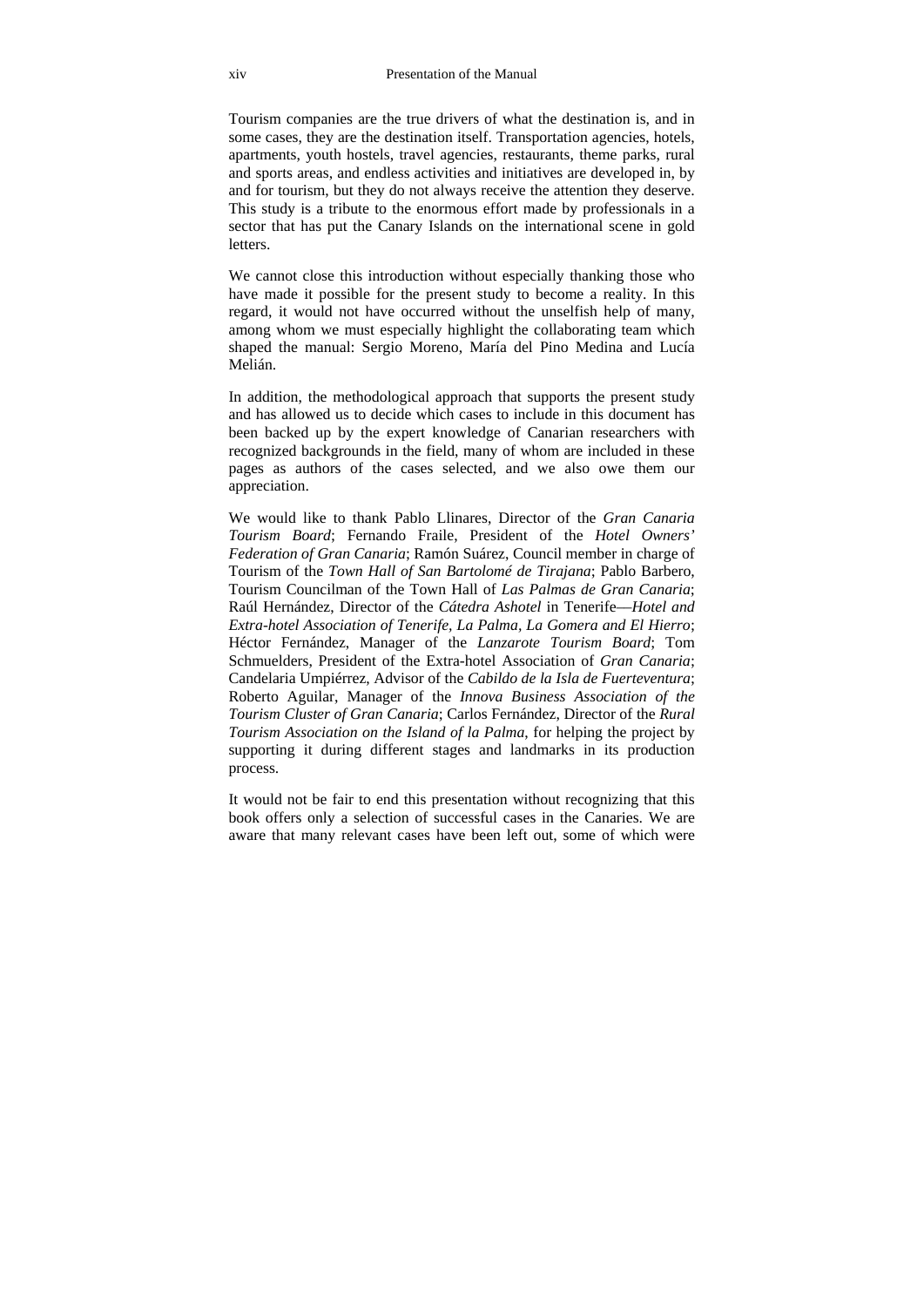named during the selection process but for various reasons are not reflected in these pages. Many others should also receive well-deserved recognition, and for this reason, we think a sequel would be in order.

—Teresa Aguiar Quintana and M. Rosa Batista-Canino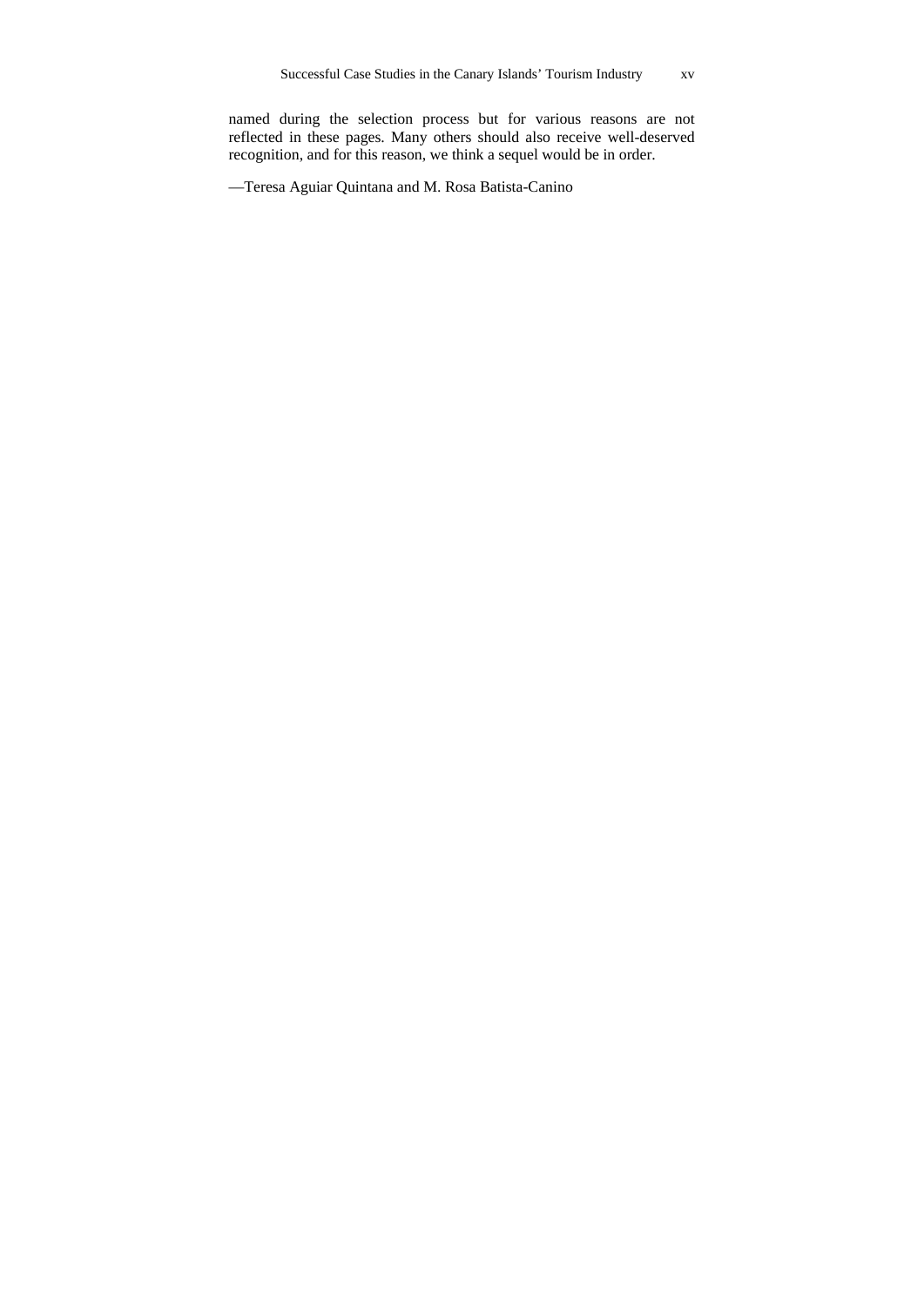# THE STUDY OF CASES AS A RESEARCH AND TEACHING METHODOLOGY: ITS APPLICATION TO SUCCESS STORIES IN THE CANARIAN TOURISM SECTOR

Case studies have a long trajectory in teaching because, in one way or another, we always resort to using real situations as examples so that the students can better understand the theoretical concepts and see their practical applications. The origin of the case as a didactic tool dates back to 1914, with its main targets being law students at the *University of Harvard*. However, it was not until 1935 that it extended as a teaching methodology to other fields, such as business administration, political sciences, medicine, etc., and it currently has a noteworthy application in the field of social sciences, $<sup>1</sup>$  in both research and teaching.</sup>

Specifically in the organizational area, Yin (1994) is the most cited author in case-based research, having become an almost obligatory reference for all those who use this methodology. According to this author, case studies are defined as empirical research that studies a contemporary phenomenon within its real context, where the lines between the phenomenon and the context are not clearly visible, and where different sources of evidence are used for their confection. In this regard, and although it is defined as more scientific than didactic, the study of cases is an in-depth analysis to investigate the context and processes involved in the phenomenon under study, and so it can be considered an intensive study of select examples. In addition, Asopa and Beye (2001), focusing more on the case as a teaching tool, define it as a learning method based on the students' active and cooperative participation and dialogue in a real situation.

Regardless of its use, whether for research or teaching, given the growing complexity of organizational phenomena, there is a need for studies with

 $\overline{a}$ 

 $<sup>1</sup>$  The literature on business organization reflects the influence and long presence of</sup> case studies in some of the most cited empirical studies in texts and manuals, such as those of Mayo (1946), Lawrence & Lorsch (1967), Mintzberg (1979) and Hamel & Prahalad (1995).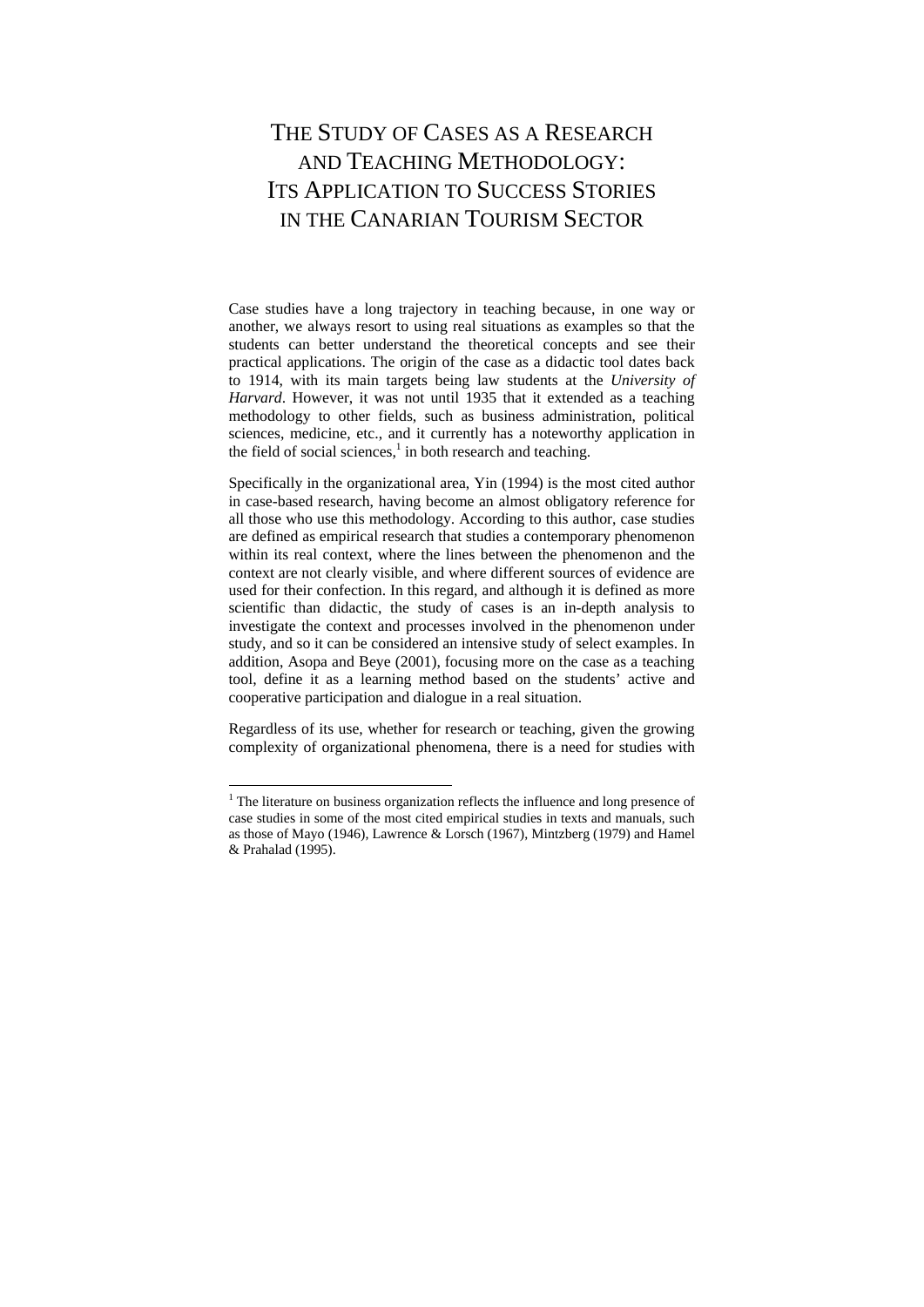an exploratory and comprehensive nature based on qualitative characteristics, above all when the purpose is to understand and interpret the events overall, providing documents for analysis that facilitate learning about complex situations and realities.

The study of cases is considered appropriate, then, when we are interested in explaining the complex human and organizational situation that has occurred or is occurring in the organizations under study, or events that occurred in the past but whose participants can still report on them, especially highlighting the analysis of organizational change processes. Therefore, the social sciences and humanities seem to be appropriate knowledge areas for the application of case studies, both for research and for teaching, given that the object of analysis is a complex social phenomenon that involves many interrelated participants in a prolonged process over time.

However, bringing the business reality into classrooms is a difficult task, given the growing complexity of the organizations themselves, the management agendas, time limitations, etc. Thus, the study of cases becomes a useful tool that introduces an aspect of that reality into the classroom, so that the students can analyse, think, and draw conclusions about it, while developing competencies related to identifying problems, rating their relevance, interpreting situations, determining possible solutions, and performing critical analysis. The case study method makes it possible to develop these ideas, as it brings a specific reality to a group of people in training (Gómez Carrasco & Rodríguez Pérez, 2014). Therefore, the case can be considered a dynamic and exact description of an analytic or decision-making situation that a person faces at a certain moment in a real situation, allowing the students to play a leading role in the situation.

In this regard, this Manual presents didactic material based on real case studies of entrepreneurial success in the tourism sector in the Canary Islands. In each, detailed information is provided about the internal and external contexts and the solutions, alternatives and decisions made by a relevant company or collective in the sector, following a sequential order that fits the reality and allows readers to put themselves in the place of the people describing the case.

The starting point in this methodological process consists of determining the key topics in tourism company management. Therefore, the specialized academic committee in the sector that was consulted on putting together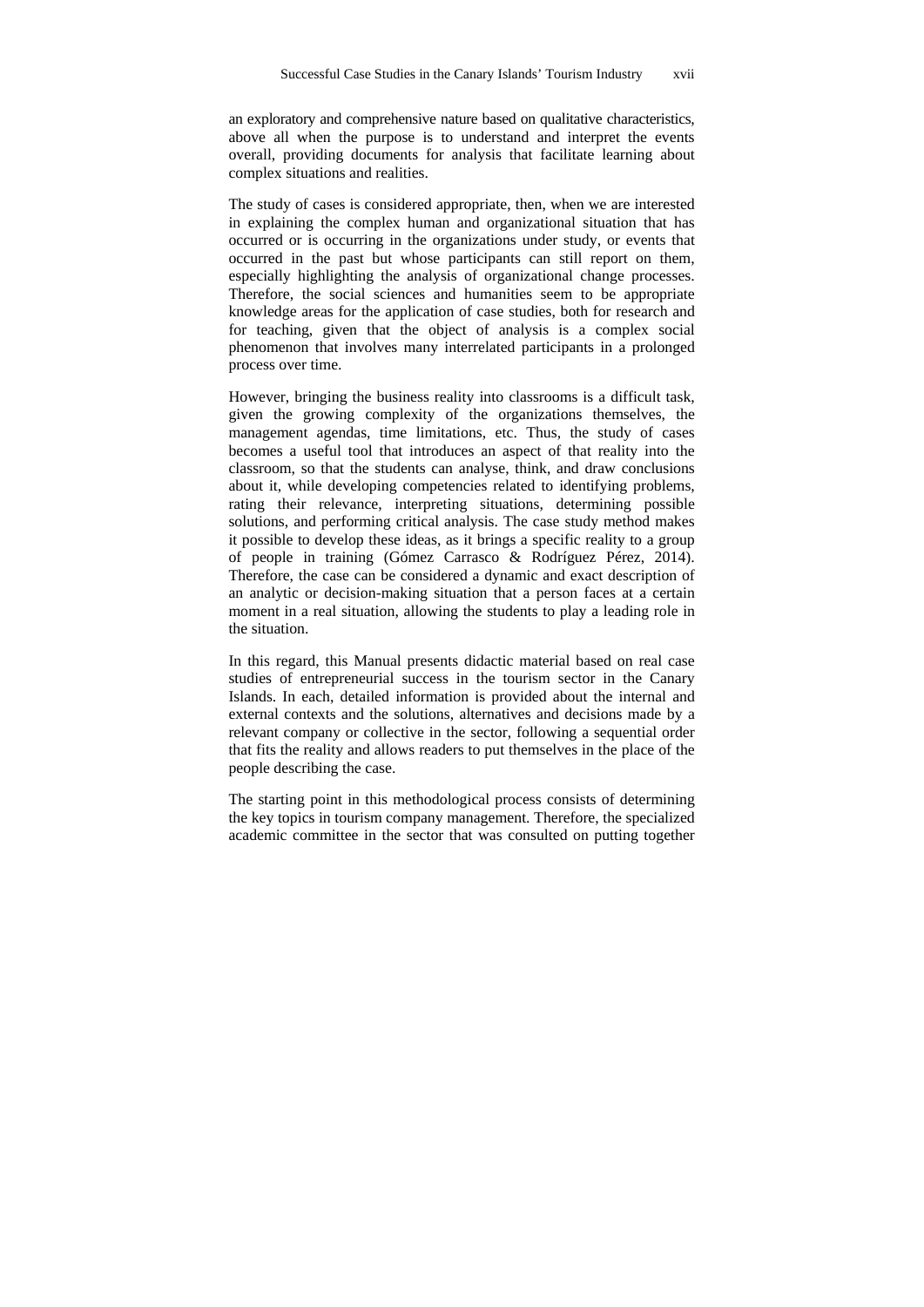the Manual proposed the followed axes: strategies of growth and integration of companies in the sector, betting on quality, marketing practices, human resources policies, the implementation of information and communication technologies, social and environmental responsibility, the implementation of new management and innovation practices in the sector, and examples of entrepreneurship in the tourism sector.

Based on the topics proposed, the next step was to define the unit of analysis, thus constituting the case under study. To do so, it was necessary to determine which companies––and, in some cases, social phenomena, related to the sector––would be the study object and why, which individuals would be considered decision-makers, participants and involved in the sector, and the time frame of the case to analyse, aspects that determined both the selection of the cases and the design of the protocols for collecting the data. In this phase, it was necessary to make contact with different experts in order to set up a panel of representatives of the hotel sector, the extra-hotel sector, and other key subsectors, as well as the representatives of the public administrations of the Islands with competencies in the sector. These key informants had to propose up to three tourism companies that, in their opinion, stood out in each of the previously determined factors. In this regard, the work done followed the recommendations established by the experts in case methodology, by trying to focus the study of cases on a specific activity sector.<sup>2</sup> Once the cases had been selected, the researchers had to collect secondary information from the different entities, drawing on their own experience as collaborators of tourism firms and carrying out a general survey by consulting corporate webs, annual directories from the sector, series of data, etc.

Once the case studies had been pre-selected, it was necessary to contact the firms chosen by telephone to obtain their agreement to participate in the process, asking people directly related to the founders or, if this was not possible, the management teams of the organizations involved. Next, questionnaires, interviews, reviews of documentation and visits to companies were the research methods the investigators used, in combination and to a greater or lesser degree, in order to construct the

 $\overline{a}$  $2$  Pettigrew (1990) recommends that if the study is to be focused on a specific sector, the selection of the cases must also be based on the opinions of key actors in the sector about them, as in this way the researcher can obtain an empirically formed vision of the problems, forecasts and experiences of the sector and the organizations that operate within it.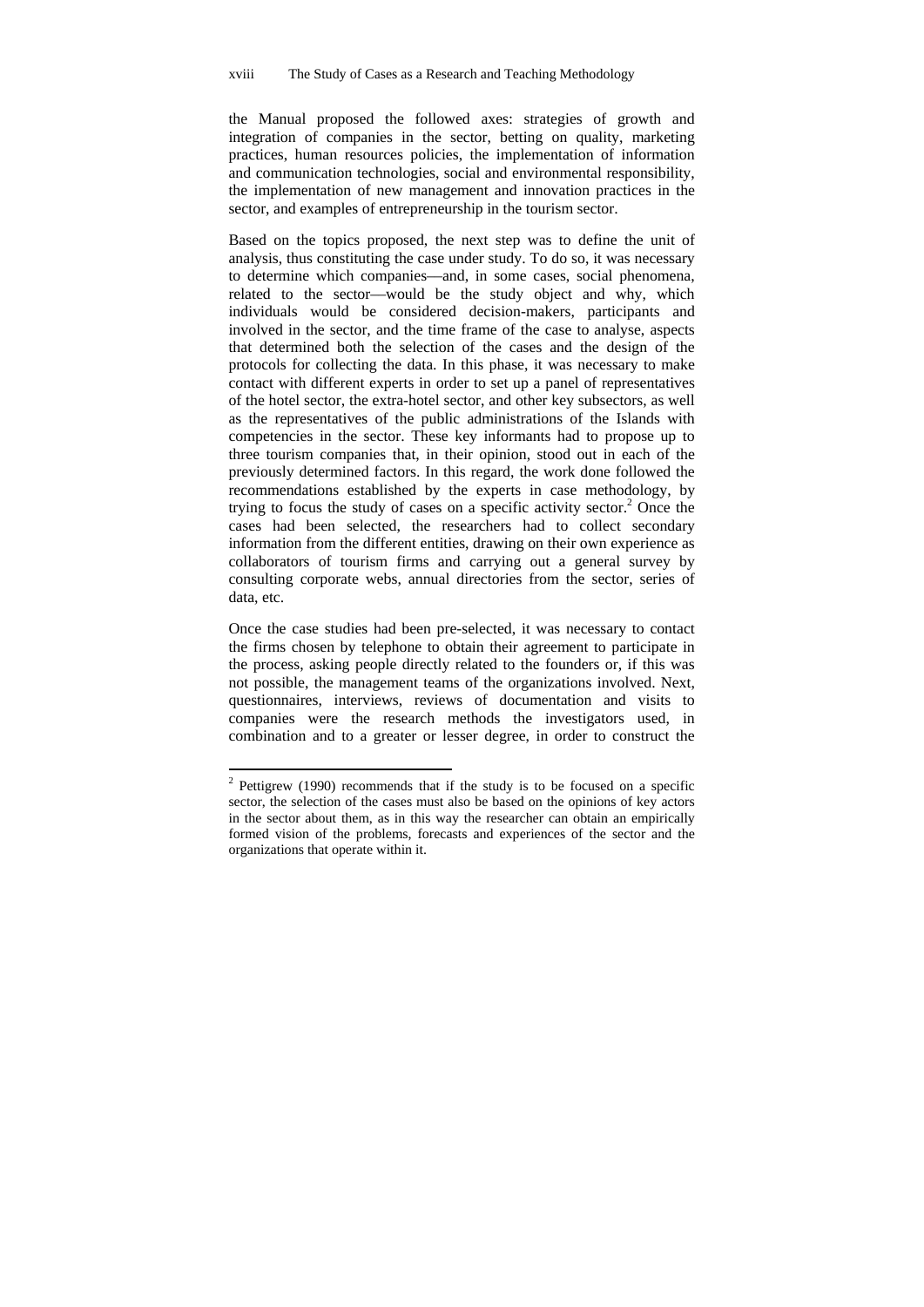narrative about the case under study. After data collection, steps were taken that were oriented towards the writing and revision of the preliminary reports, establishing the same guidelines for all the cases in terms of structure and wording, in order to allow their use as elements of analysis and discussion in the classrooms. The cases were approved by the key informants, who verified the reliability of the information and the events described, focusing on the truthfulness and seriousness of the treatment of the information about the entity.

In this way, and as a result of this process, this Manual shows cases of Canarian tourism companies with different degrees of success that can be categorized, based on the key factors, as cases of success in innovation, entrepreneurship, human resources, marketing, service quality, growth and longevity or succession of family businesses, among others.

This Manual of cases allows, on the one hand, the interested students to play an active role in the teaching-learning process, developing their own criteria and learning to evaluate situations, identify problems and make decisions. On the other hand, the study of cases, used as a group and a collaborative work tool, will also help the student to cope in situations involving the discussion and defence of a particular view of the facts described in each case and to make consensual decisions, basic aspects in the organizations where they will develop their professional activity, but quite difficult to teach in a lecture class. In fact, we share the view held by Sánchez Moreno (2008), who reveals the importance of encouraging collaboration among the students in the classroom and of creating an atmosphere of group work that can lead to intellectual exchanges and foster students' social skills, aspects that discussion facilitates.

Finally, it will also help the teacher to know more about the nearby business reality and, even, follow-up on the cases addressed in order to remain up-to-date on the development of the companies analysed in the classroom. In summary, the study of cases provides undeniable advantages, not only at an academic level, but also at a personal level for future professionals.

—Silvia Sosa Cabrera University of Las Palmas de Gran Canaria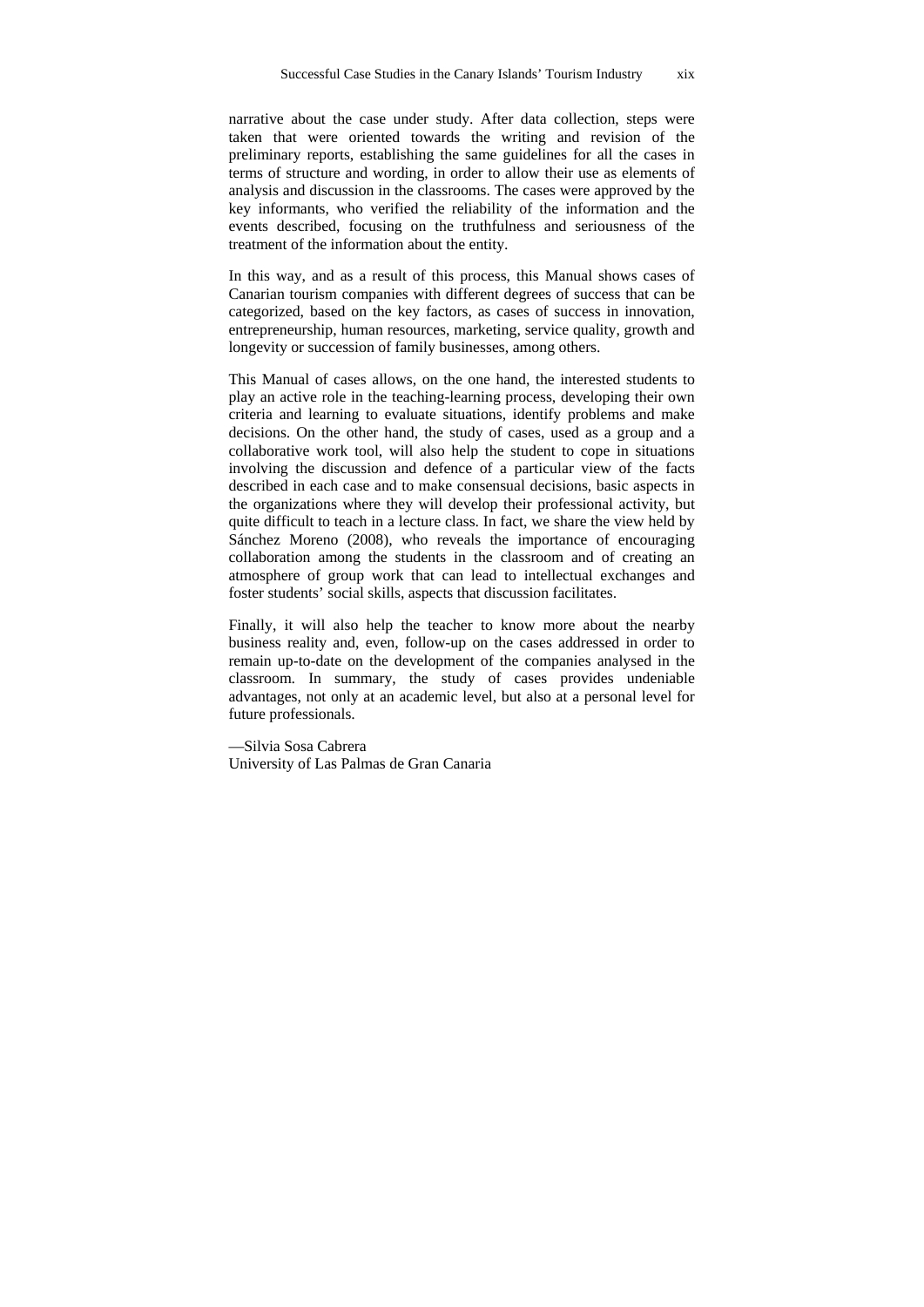#### **References**

- Asopa, V. N., & G. Beye. 1997. *Management of agricultural research: A training manual.* United Nations, FAO.
- Gómez Carrasco, C. J., & R. A. Rodríguez Pérez. 2014. "Aprender a enseñar ciencias sociales con métodos de indagación. Los estudios de caso en la formación del profesorado," *REDU Revista de Docencia Universitaria*, agosto 2014, 12 (2): 307-325.
- Pettigrew, A. 1990. "Longitudinal field research on change: theory and practice," *Organization Science,* 1: 267-291.
- Sánchez Moreno, M. 2008. *Cómo enseñar en las aulas universitarias a través del estudio de casos.* Instituto de Ciencias de la educación. Universidad de Zaragoza. Disponible en:

http://www.unizar.es/ice/images/stories/calidad/Casos.pdf.

Yin, R. K. 1994*. Case Study Research. Design and Methods*. London: SAGE.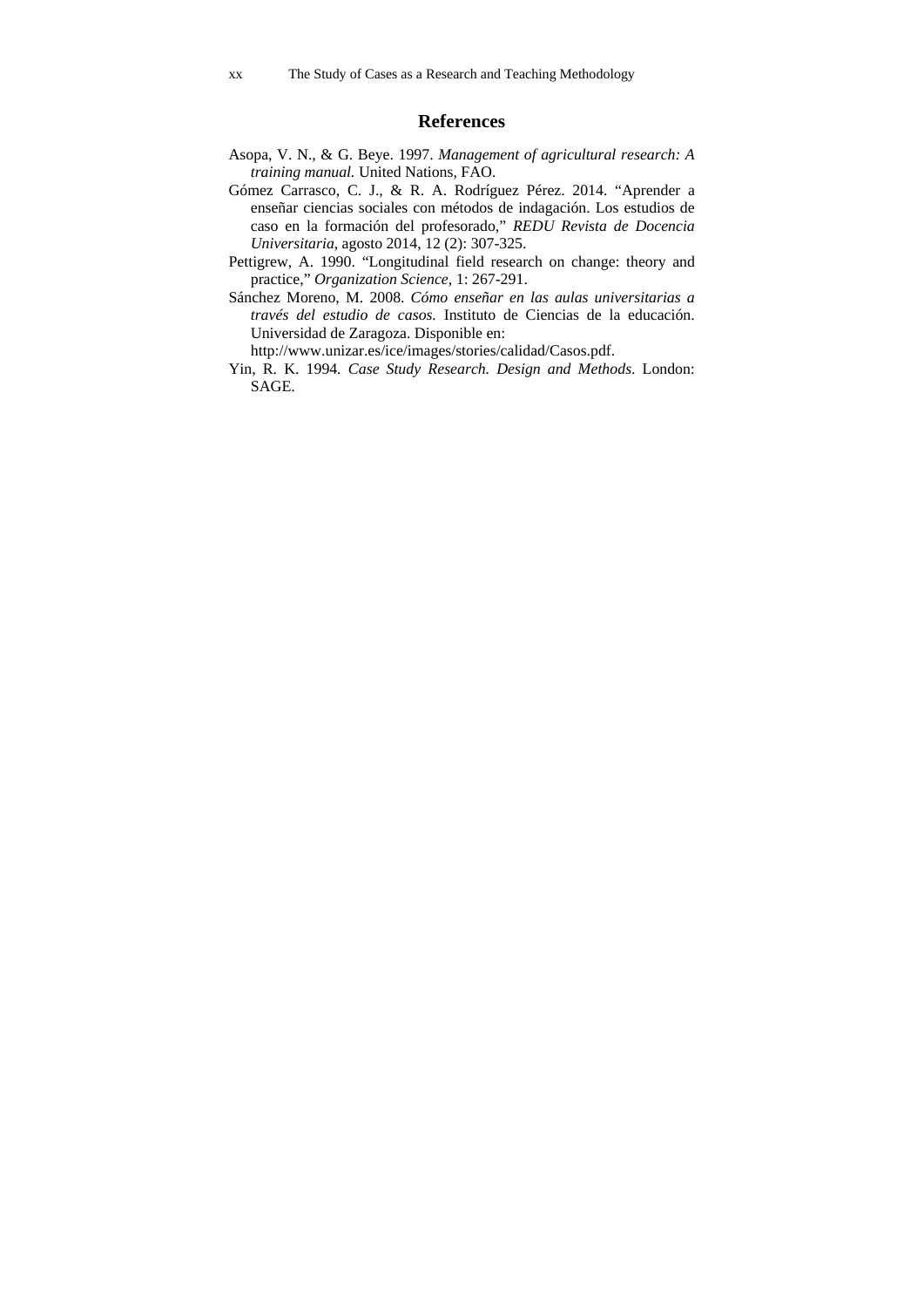### CASE 1

# THE *ANFI GROUP*: TOURISM EXCELLENCE BASED ON INNOVATION

#### MARÍA DEL CARMEN DOMÍNGUEZ FALCÓN UNIVERSITY OF LAS PALMAS DE GRAN CANARIA

Icons: Innovation, Diversification, Social and Environmental Responsibility, Commercialization

#### **1. Introduction**

The *Anfi* Group is one of the leading European companies in the development, construction and management of tourist centres, and offers holiday membership lodging and luxury properties with high-quality standards. Founded in Gran Canaria in 1988 by Norwegian businessman Bjørn Lyng, today it is a joint venture of *Anfi International BV* and the *Santana Cazorla Group*, with a shared participation of 50% each.

The *Anfi* Group has achieved the consolidation of this innovative business model through its extensive hospitality offer and high-quality real estate properties, which it offers to the public through two large luxury complexes: the *Anfi del Mar* and *Anfi Tauro Golf & Luxury Resorts*. These two tourist complexes combine five clubs and a group of villas of high *standing*, with a total of 5,000 beds, which allow the Group to reach an annual sales volume of approximately 100 million euros. It is possible to reach this amount thanks to the good work of its 775 employees, who attend to the 33,000 member families, making them feel like they are "in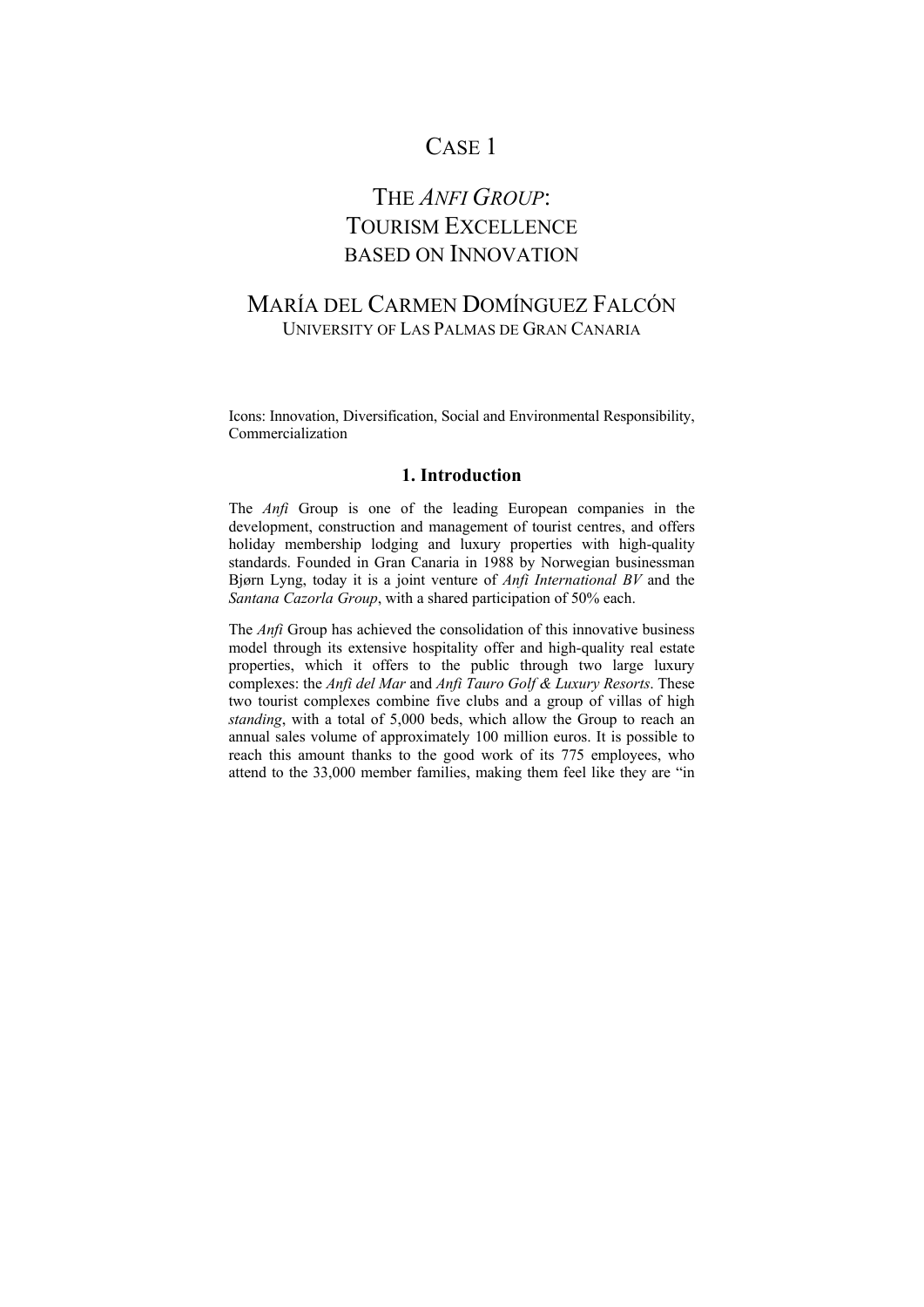their second home". This fact is accredited by the numerous international prizes received after 25 years of good management.<sup>1</sup>

To continue in this direction, the *Anfi* Group focuses its present and future efforts on the development and implementation of a management system based on innovation, the accompanying diversification, touristic sustainability, an orientation towards human capital and its many clients, while firmly advancing towards achieving a double objective: generating employment and wealth for the islands.

#### **2. A brief history of the company and the configuration of its property structure**

As described and experienced by the *Anfi* Group, the history of the company began with the vision of one man. Nearing retirement, the Norwegian businessman, Bjørn Lyng (Image 1), wanted to spend his most treasured time, his free time, in a beautiful, calm and sunny environment near the sea. Raised in a rural setting, Bjørn Lyng showed his business talent from a young age, based on his great curiosity, tenacity and inventiveness. This restlessness led him to successfully develop many businesses, which also contributed to the prosperity and well-being of the communities in which he developed them.

While on holiday in Gran Canaria, his incessant personal curiosity led Lyng to focus on a mountain with incredible views of the Atlantic Ocean in the southern part of the island. At that moment, he had the idea of creating a luxurious holiday complex.

Thus, in 1987, Bjørn Lyng began to dismantle the mountain he admired so much and build breakwaters that would allow him to create the *Anfi del Mar* holiday paradise. This vacation complex was set up little by little with the consecutive construction of four clubs of extraordinary value due to their paradisiacal installations and their location by the sea: the *Anfi Beach Club, Club Puerto Anfi, Club Monte Anfi* and *Club Gran Anfi*. Thus, the

<sup>&</sup>lt;sup>1</sup> All the Clubs that make up the *Anfi del Mar* have won annually, since its origins, an *RCI Gold Crown Award*, which is the most important award for holiday membership complexes, based on the evaluation of the satisfaction of the members, as well as the Certificate of Excellence of *Trip Advisor*. The *Anfi Group* received the prestigious International "Property Awards" in 2008 for the best property in Europe and Africa.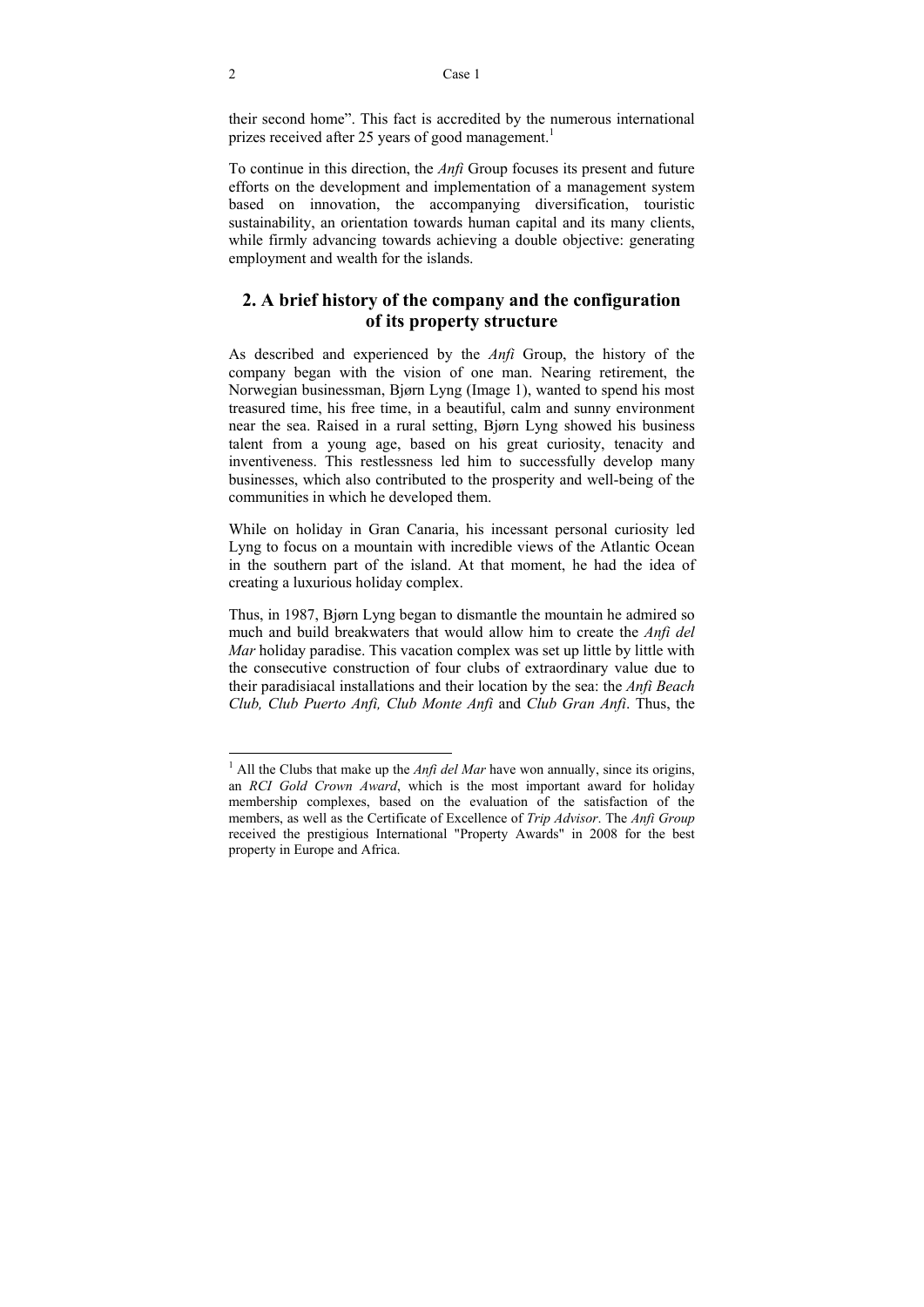complex became the first one used for holiday memberships<sup>2</sup> in Gran Canaria, and one of the most prestigious in Europe. For this reason, important companies that wanted to enter the tourism sector, including the *TUI* group, developed a great interest in forming part of the management of this great project that would be completely ready in the 1990s.

Image 1. Bjørn Lyng in his office in the *Anfi del Mar* 



Source: *Anfi* Group (2014)

At that time, *TUI* was one of the largest passenger transport companies in Europe. This fact attracted the attention of the *Preussag AG* group,<sup>3</sup> which acquired 30% of *TUI,* as well as other companies in the sector, in order to define and orient itself towards the tourism industry. Parallel to this event, *TUI* continued to grow and include important tour operators like *Thomson* and airlines such as *Britannia*. It was then that the *Preussag AG* Group sold its companies linked to the industrial sector and completely fused with *TUI*, familiarly adopting the name of the *TUI* Group for all the brands related to passenger transport. In the mid-1980s, this Group decided to invest in the emerging holiday membership tourism market, and began to

 2 Holiday membership, also known as "*time-sharing*", or "taking turns", consists of buying the right to occupy and use an apartment for a specific time period each year (normally in terms of weeks) for 50 years, or instead, giving the client the possibility of staying in an apartment for two weeks per year, but in a different location in each case (Cortés-Jiménez, Pratt, Bregoli & Cooper, 2012).

<sup>&</sup>lt;sup>3</sup> In 1989, the company *Preussag*, which carried out its work in various economic sectors, including iron production, was fused with the state company *Salzgitter AG*, whose activity focused on mining, naval construction and the production of construction materials. From this fusion, the *Preussag AG* Group emerged to become one of the twelve largest companies in Germany.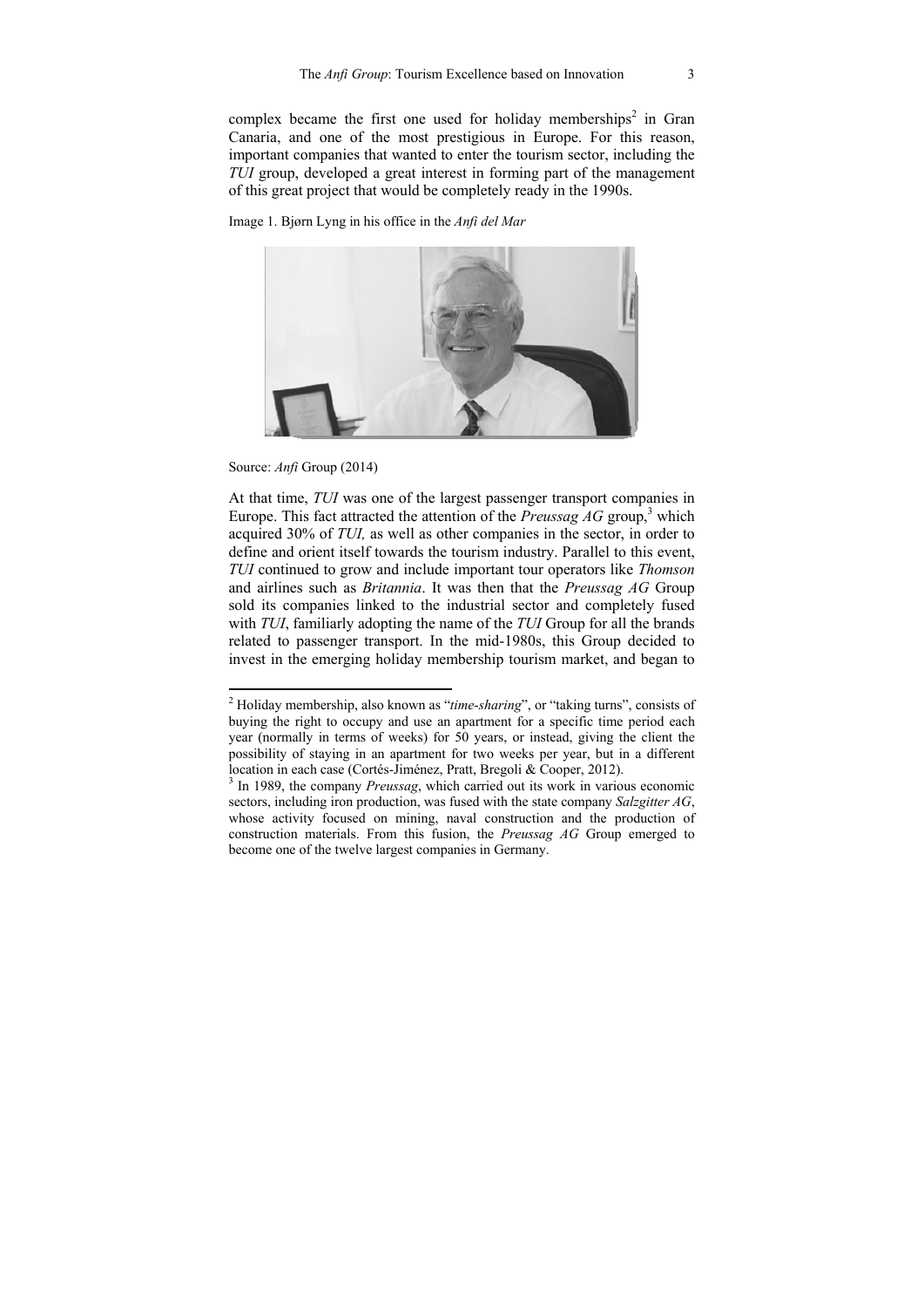look for a well-situated place that would meet the profile and quality expected, based on its business philosophy, and where the client set and operative concept would be solid. The *TUI* Group found all of this in the *Anfi del Mar* tourist complex, and the negotiations began at the end of 1999.

Approximately one year later, an agreement was reached between the parties, and the *TUI* Group acquired the majority of the company's social capital for 65 million Euros. The original agreement did not include the shopping centre located in the complex, which was transferred later for another 22.5 million Euros; or the future Tauro project, which included the construction of various hotels, luxury villas, a sports port and a golf course, for which there was only an agreement about a collaboration between the two companies for the sale of the *bungalows*. Finally, in the year 2000, the *TUI* Group began to run the company and immediately placed its own managers in the highest management positions. They also made important changes in the administration and management of the hotel complex.

However, the new governing structure of the company began to create problems between the two owners by producing, among other aspects, a slowdown in the entity's decision-making process. After three years, both parties agreed that the *TUI* Group would sell its participation of 51%, which would be acquired by a local company, with the *Santana Cazorla Group* taking over this percentage in the society. The negotiations with this Group were finalized at the end of 2004, leading to an important agreement, according to which Mr Lyng and the *Santana Cazorla* Group entered to take control of the *Anfi* Group in the society, without a majority of any of the parties. The current organigram of the company appears in Figure 2.

Figure 2. Organigram of the *Anfi* Group (next page) Source: *Anfi* Group (2014)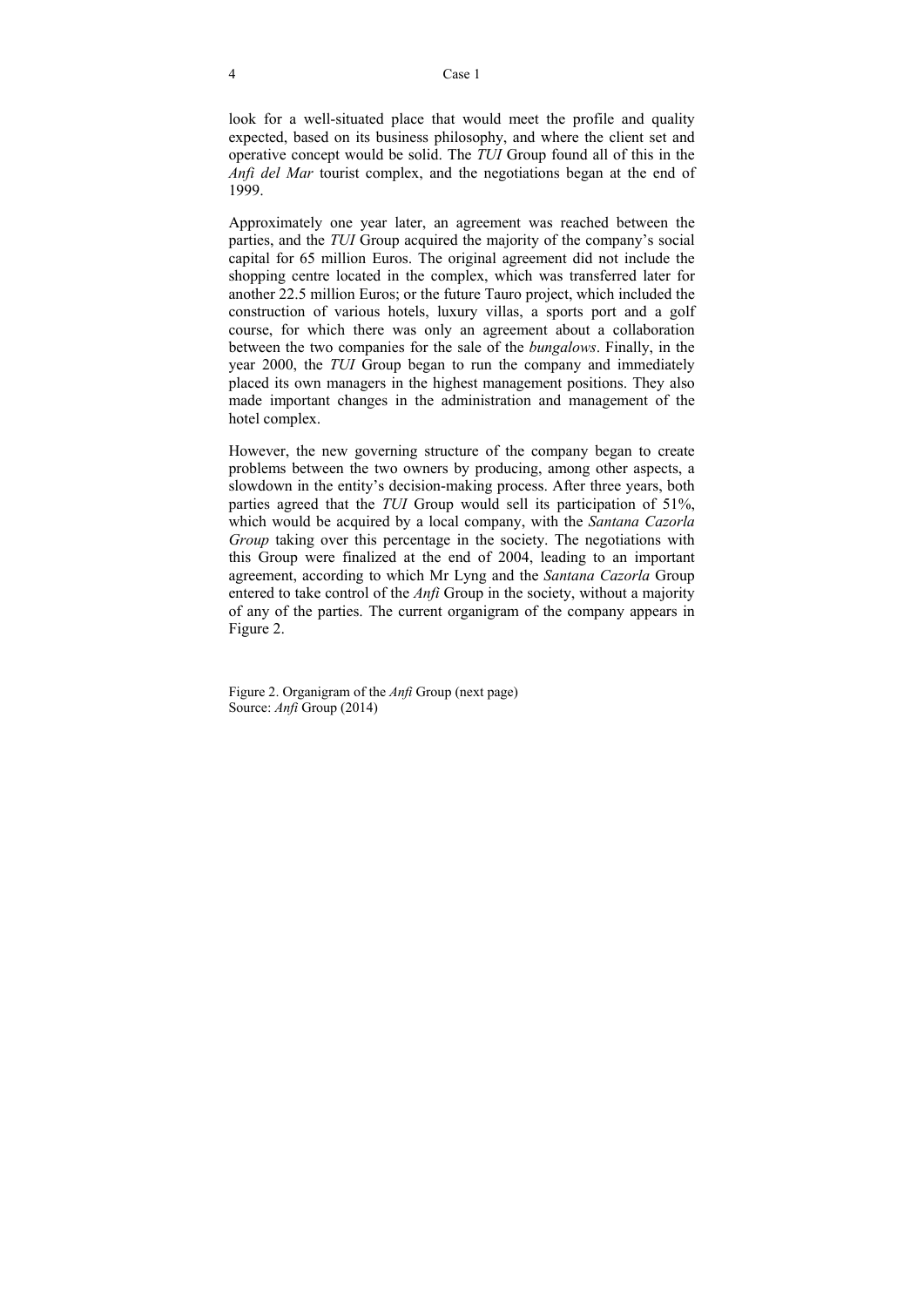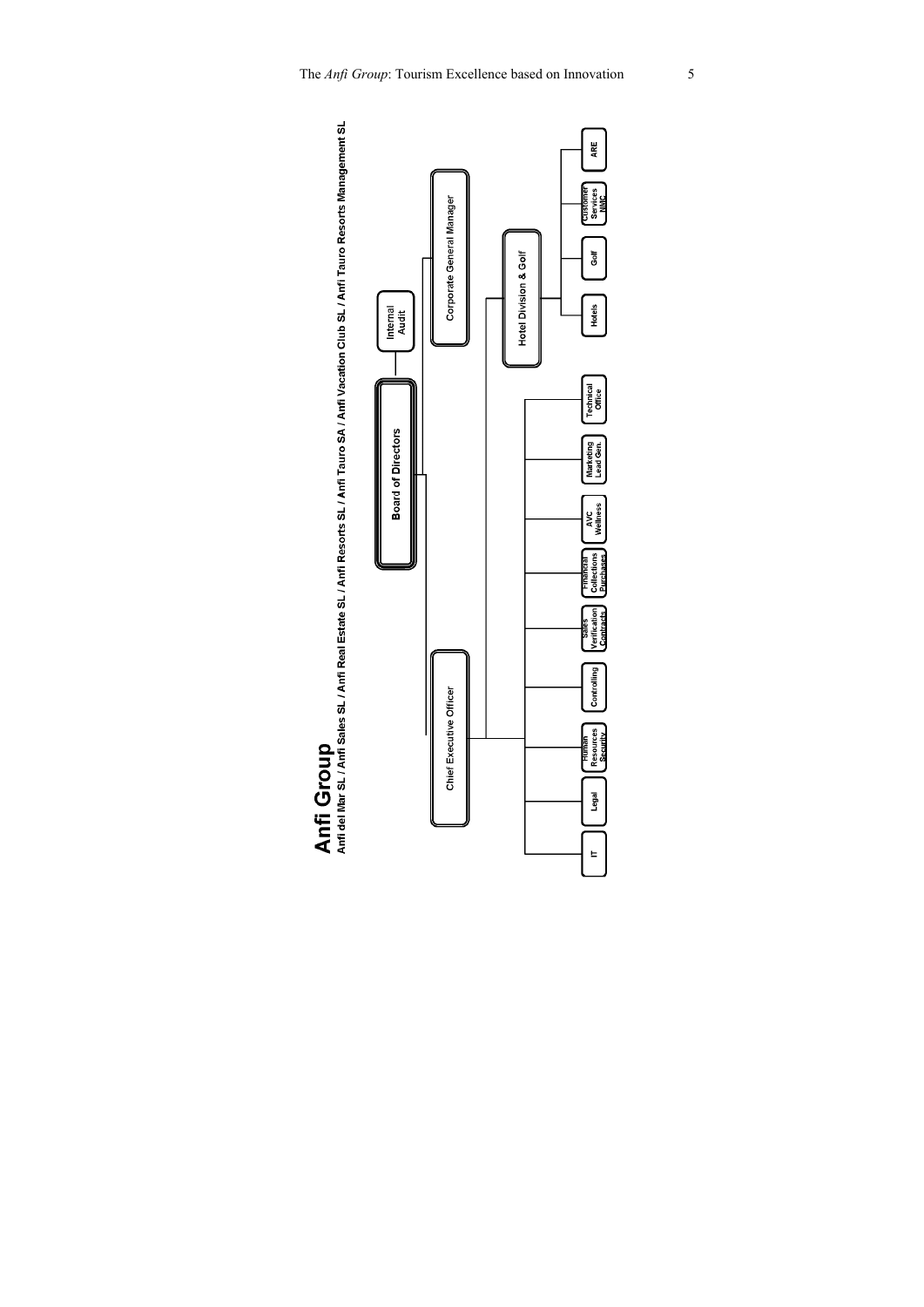#### **3.** *Anfi Group***: a new business model**

During the 1980s, The Canary Islands experienced spectacular growth as a tourist destination. As a result, the lodging offered by the Islands increased exponentially, adding approximately 240,000 tourist beds in this decade. It is precisely in this period that the *Anfi del Mar* holiday complex begins to plan the business model that will orient it towards tourism for the general public. However, the appearance of an important worldwide economic crisis at the beginning of the 1990s brings with it a decline in international tourism and, thus, excess lodging on the south part of the Island. This unexpected situation would mark an important milestone in the development of the new business model for the *Anfi* Group*,* which redirected its business towards the construction and sale of luxury tourist installations, for which, in the opinion of Mr Lyng, there would always be a demand.

However, the economic circumstances experienced in this period, along with the passing of the Coastal Law in  $1988<sup>4</sup>$  made it necessary to slow down the *Anfi del Mar* project until almost stopping it completely. This unforeseen situation produced important financing problems for the Group, so that the decision was made to invest in luxury holiday membership (time-sharing) to solve them. Moreover, deciding on holiday membership meant moving towards a business model that was developing significantly in the world, and that represented an important part of the tourism industry.<sup>5</sup>

To achieve this objective, the management oriented the commercialization of its luxury apartments towards tourists from the north and centre of Europe, where this type of holiday enjoyment was solidly established, and where the effects of the economic crisis had hardly been felt. This decision made it possible to build new apartments as the rights to the use of the previous ones were rapidly sold, which guaranteed the continued cash

1

<sup>&</sup>lt;sup>4</sup> Law 22/1988, of 28 July, on Coasts, modified now by Law 2/2013, of 29 May, had the main objectives of defending the physical balance and progress of the Spanish coastline, the protection and conservation of its natural and cultural values and potential, and the rational use of its resources, guaranteeing its open use and enjoyment by everyone. For this reason, the law established, among others, the prohibition on building less than 100 metres from the coast, considering the buildings located within this limit to be constructions on non-urban land. 5

 $5$  Cortés-Jiménez, Pratt, Bregoli & Cooper (2012).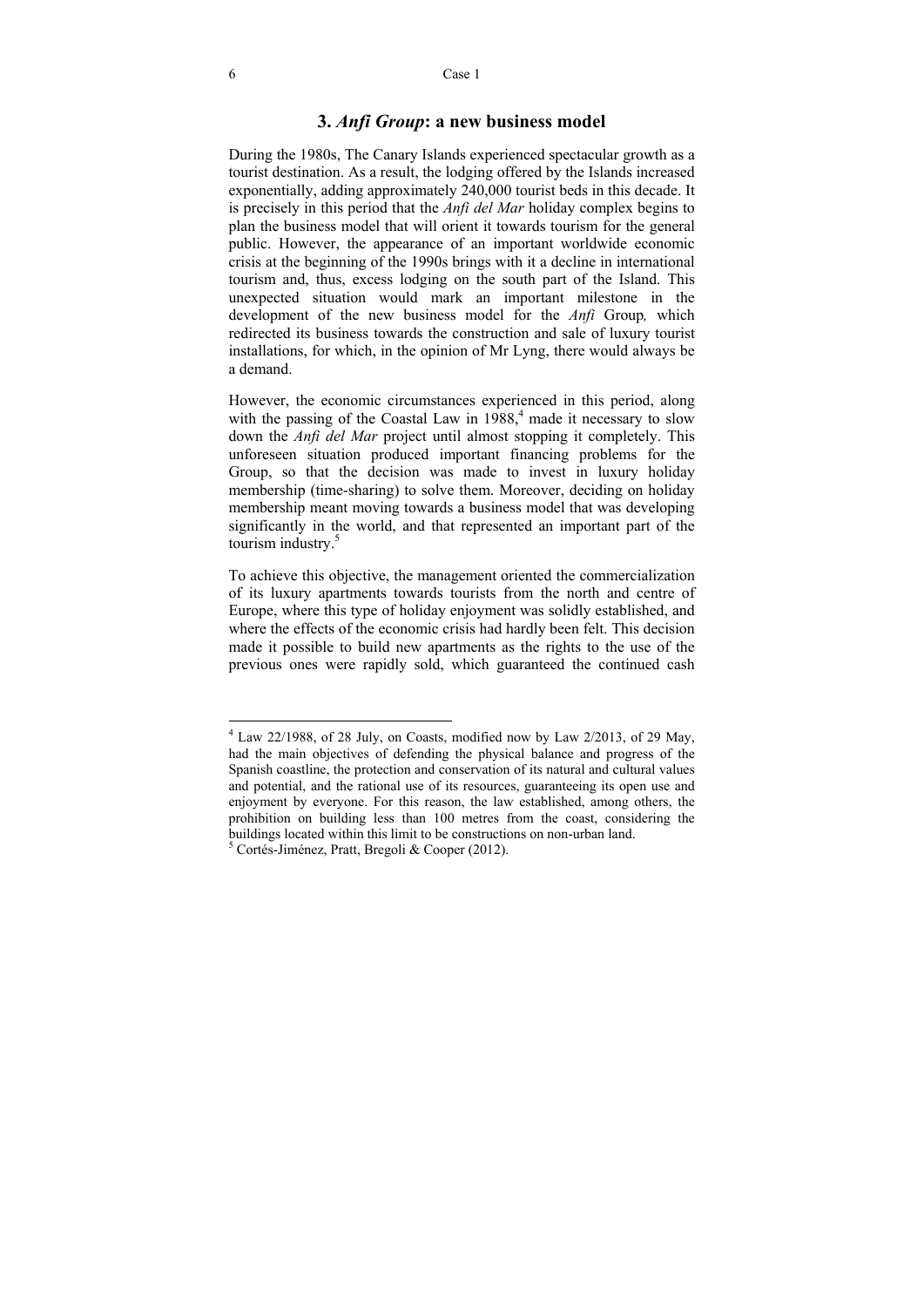flow of the project and made it possible to finalize the construction of the hotels that made up the *Anfi del Mar* complex.

Currently, the *Anfi* Group directly competes with two other time-share lodging units in Gran Canaria, although there are other establishments managed under this same system dispersed throughout the Islands. The total number of these establishments makes up 50% of all the time-share complexes in Spain, which have their maximum presence in the Canary Islands.<sup>6</sup> These tourist complexes on the Islands receive 1.8 million tourists per year, more than 100,000 in the case of the *Anfi* Group, producing an annual consumption of approximately 680 million Euros.<sup>7</sup>

The relevance of time-share holiday membership for the Canary Islands is just a reflection of the dimension of this industry at a global level. Thus, the approximately 20 million owners that exist all over the world, with about 11 million weeks generate a sales income of over 10,000 million Euros per year. These owners enjoy this holiday formula in more than 5,400 tourist centres with holiday memberships in 90 countries. Specifically in Europe, there are 1,312 holiday membership establishments and about one and a half million owners who generate nearly 4,000 million Euros in tourism expenditure annually.<sup>8</sup>

In its effort to occupy an important place in the holiday membership market, the *Anfi* Group presents an extensive accommodation offering to its 33,000 member families through its two large tourist complexes: the *Anfi del Mar* and *Anfi Tauro Golf & Luxury Resorts* (see Figure 3).

Thus, *Anfi del Mar* is composed of four independent hotels with a holiday membership time-share regimen, which were called clubs, with their own owners and management, and through which a total of 869 luxury apartments were offered (see Image 2). The first club is the *Anfi Beach Club,* which opened in 1993 and has 282 apartments. Later, in 1996, 165 apartments began to function in the *Club Puerto Anfi*. This complex was built with views of a heart-shaped island and a port with a capacity for 80 moorings. The third club built was the *Club Monte Anfi,* which opened its doors to members in 1998 with 237 apartments. Finally, and completing the development of *Anfi del Mar,* in 2003 the *Club Gran Anfi* was inaugurated with 185 luxury apartments.

 6

<sup>&</sup>lt;sup>7</sup> *Resort Development Organization* in the Summary of Press Releases *Anfi* Group (2014).

<sup>8</sup> *Resort Development Organization* (2012).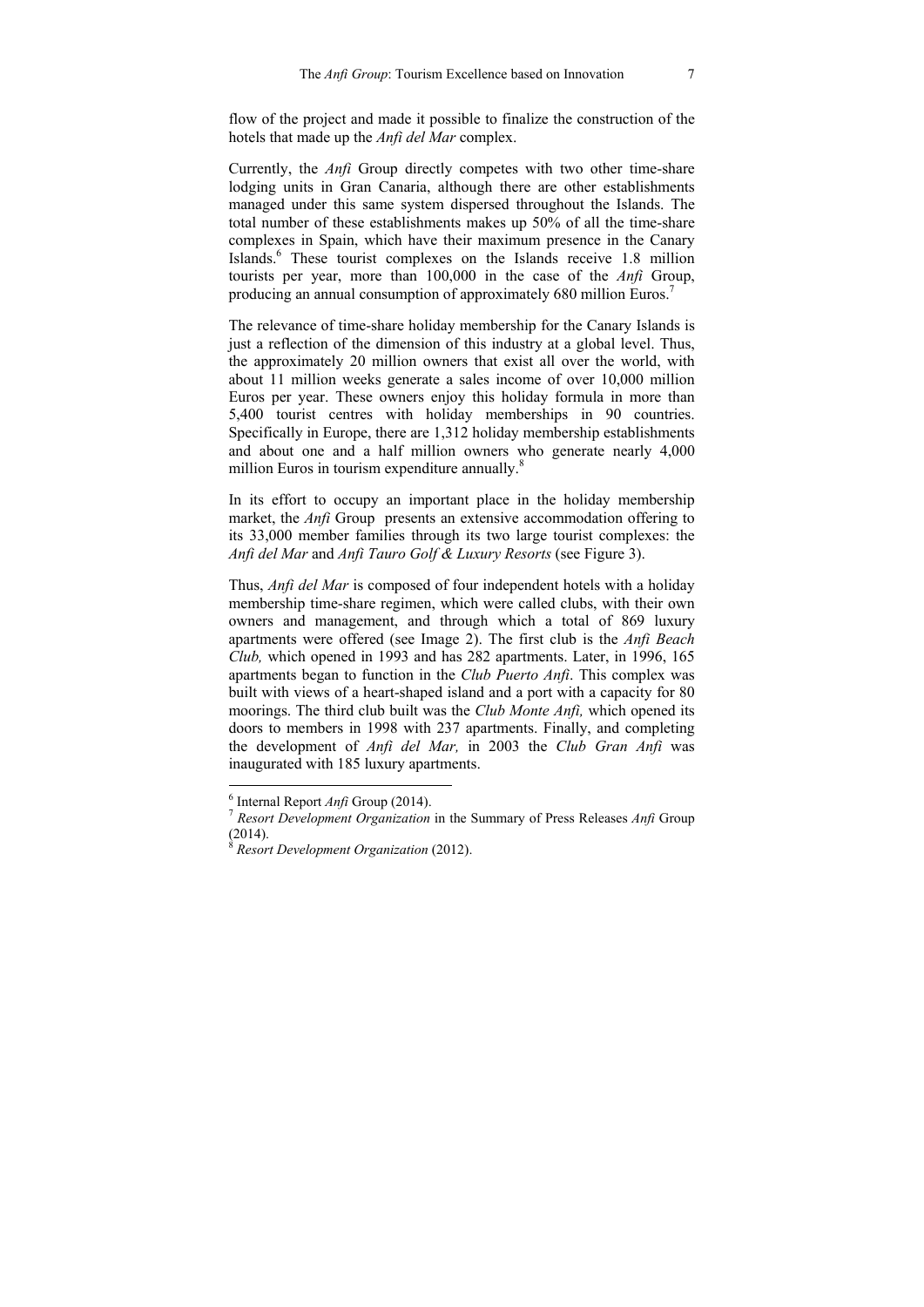



Source: Elaborated by the authors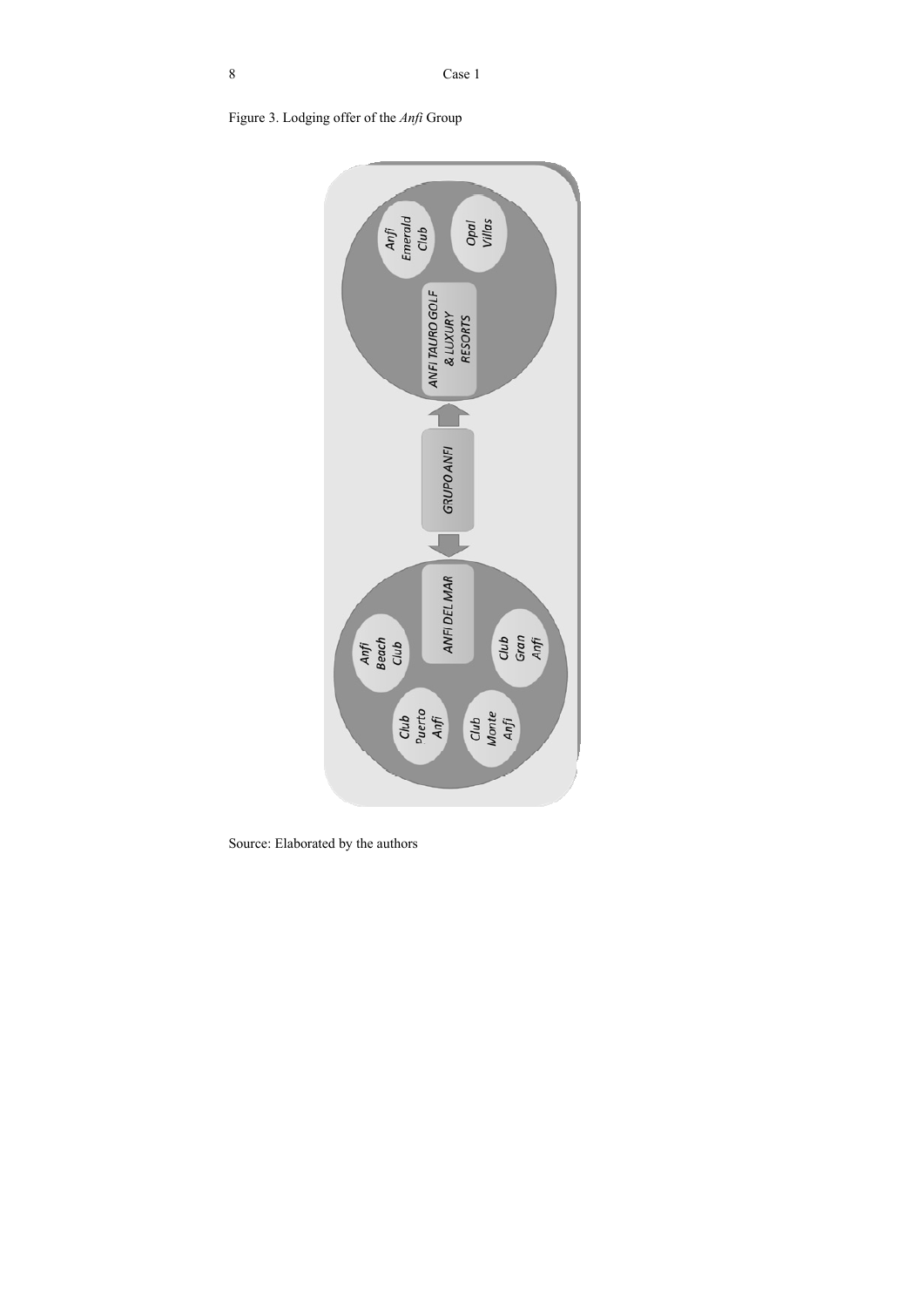Image 2. *Anfi del Mar* 



Source: *Anfi* Group (2014)

1

The luxury apartments sold in *Anfi del Mar* make it possible to meet the different needs of its members, through one-bedroom accommodation for 4 people, two bedrooms for 6 people or *penthouses*<sup>9</sup> for 8 people, with high quality standards<sup>10</sup> and sizes ranging from 81 to 360 square metres. Complementing this offer, *Anfi del Mar* has numerous additional services, such as a private dock with 80 moorings and a water sports centre, sports installations, eight swimming pool areas, a shopping centre with 20 shops, exclusive boutiques and supermarket, bars, restaurants and cafes, as well as a mini-golf complex. The maintenance of the installations where these services are offered is carried out thanks to an annual fee charged to cover the operating costs and maintain the high level of luxury provided.

<sup>9</sup> A *penthouse* is a large apartment with luxurious characteristics that has a big terrace and is located on the top floor of a building.

<sup>&</sup>lt;sup>10</sup> All of the apartments offered in the *Anfi del Mar* have designer furnishings, marble floors, luxury bathrooms, completely equipped kitchens, including dishwashers and microwaves, washing machine and dryer, satellite TV and stereo system, balcony and terrace.